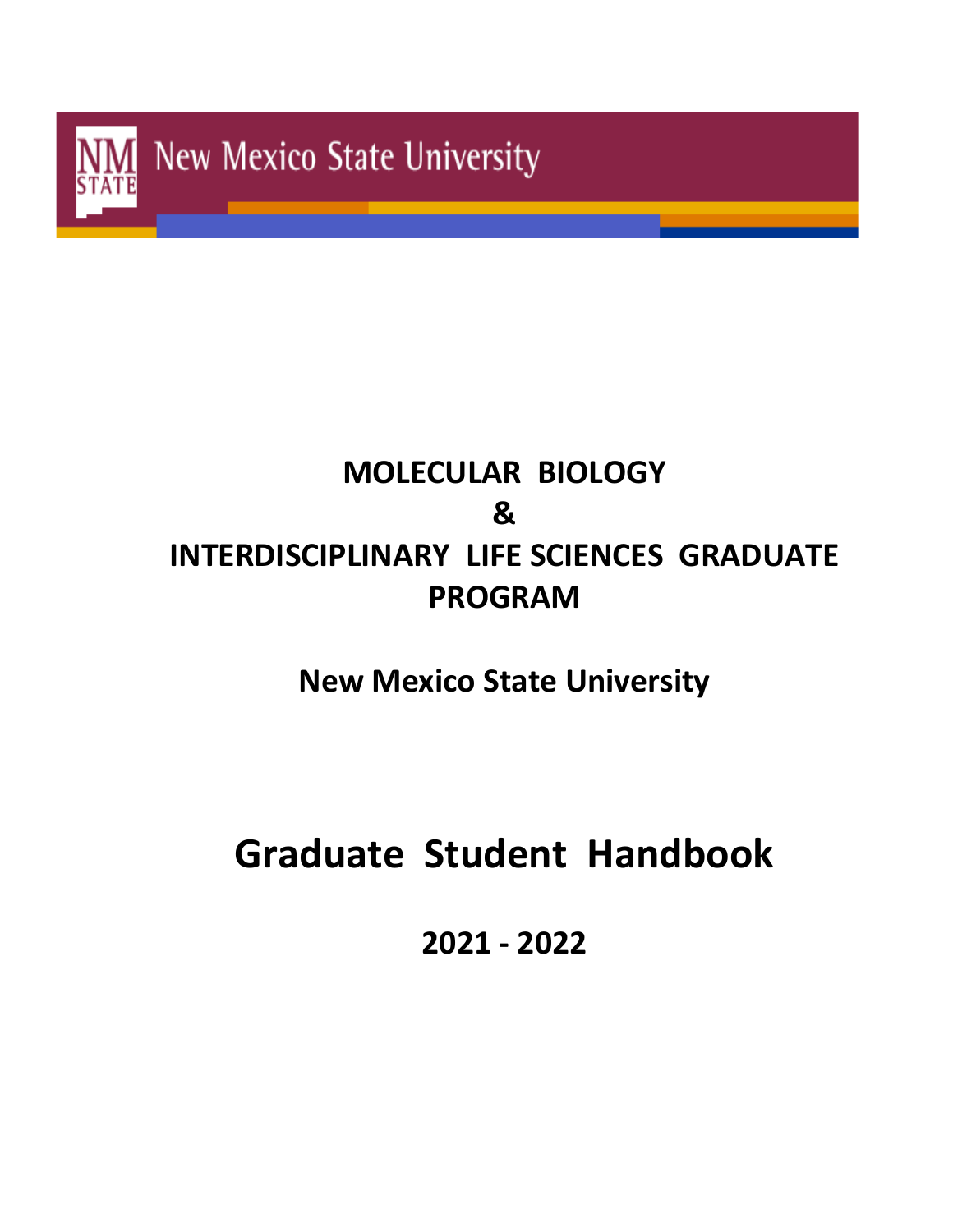| <b>TABLE OF CONTENTS</b>                                                                           | <b>PAGE</b>                       |
|----------------------------------------------------------------------------------------------------|-----------------------------------|
| <b>General Definitions</b>                                                                         |                                   |
| <b>Admissions Policies</b>                                                                         | $\mathbf{1}$                      |
| Foreign Student Requirements                                                                       | 1                                 |
| Core Courses                                                                                       | 1                                 |
| Tier II Courses                                                                                    | 3                                 |
| Other Course Requirements and Competencies                                                         | 6                                 |
| <b>Graduate Minors</b>                                                                             | 6                                 |
| Lab Rotations/Research Discussions (MOLB 597)                                                      | 6                                 |
| Certification of Lab Rotations/Research Discussions                                                | 7                                 |
| Advisor and Graduate Committee                                                                     | 7                                 |
| Laboratory Research                                                                                | 9                                 |
| <b>Student Laboratory Transition</b>                                                               | 9                                 |
| MOLB 590 Seminars (Brown Bag Discussions)                                                          | 10                                |
| Competency in Computer Software Applications                                                       | 11                                |
| Topics (MOLB 550) and Advanced Topics (MOLB 650) in Molecular Biology                              | 11                                |
| Individualized Research Credits (MOLB 598 and MOLB 698)                                            | 11                                |
|                                                                                                    |                                   |
| Criteria for Milestones and Examinations for the Degree:                                           | <b>Master of Science</b>          |
| Minimum Grades and Credit Hours                                                                    | 12                                |
| Core Courses Completion and Course Plan: M.S.                                                      | 12                                |
| Thesis Proposal                                                                                    | 12                                |
| MOLB 599 (Thesis Research Credits)                                                                 | 12                                |
| Thesis Formats                                                                                     | 13                                |
| Final Examination: M.S.                                                                            | 13                                |
| Master of Science Degree Plan Checklist                                                            | 14                                |
|                                                                                                    |                                   |
| <b>Criteria for Milestones and Examinations for the Degree:</b><br>Minimum Grades and Credit Hours | <b>Doctor of Philosophy</b><br>15 |
| Qualifying/Core Examination: Ph.D.                                                                 | 15                                |
| <b>Dissertation Proposals</b>                                                                      | 16                                |
| Comprehensive Examination: Ph.D.                                                                   | 17                                |
| MOLB 600 and MOLB 700 (Doctoral Research Credits) Dissertation Formats                             | 18                                |
| Final Examination: Ph.D.                                                                           | 19                                |
| Doctor of Philosophy Degree Plan Checklist                                                         | 20                                |
| FORM: Graduate Student Progress Evaluation Form                                                    | 22                                |
| FORM: Other Graduate Student Forms                                                                 | 22                                |
|                                                                                                    |                                   |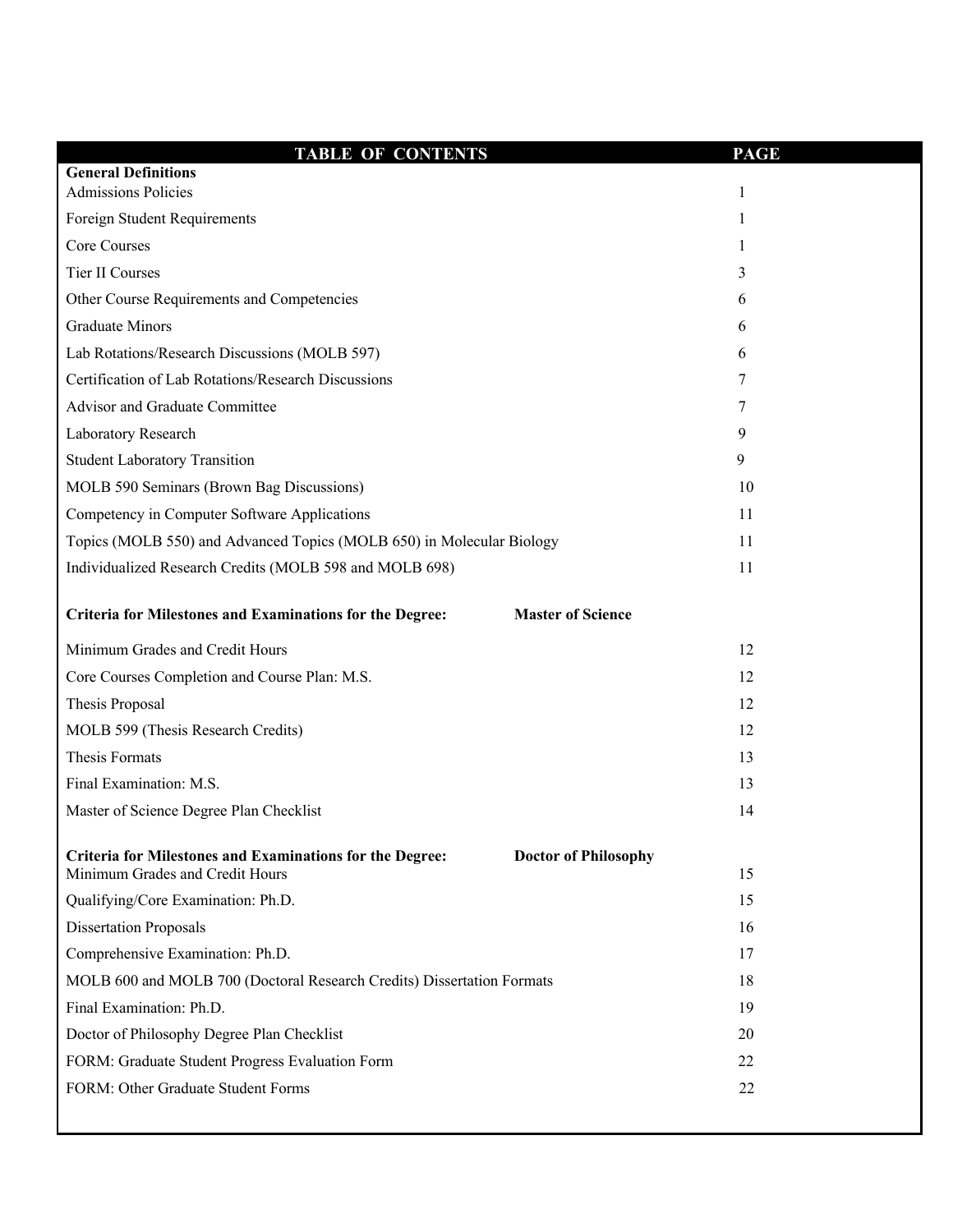# **A Student Guide to Graduate Studies in Molecular Biology & Interdisciplinary Life Sciences (MOLB-ILS)**

### **General Definitions**

#### **Admissions Policies**

All students are admitted to the Molecular Biology & Interdisciplinary Life Sciences Graduate Program (MOLB-ILS) on a competitive basis, with preference given to Ph.D. level students. Previous course records and GPA standings, letter of interest from the applicant, and letters of reference (plus TOEFL scores of foreign applicants) are weighed heavily during the selection process. Preference is given to candidates who have identified an NMSU advisor, and whose applications are supported by that advisor. The number of openings in any given semester or academic year normally is determined by the number of assistantship positions available to be awarded. Applicants are not admitted without a source of first-year financial support. Thus, there are cases where qualified applicants are rejected due to a lack of stipend support. Requests for transfer of major to MOLB-ILS Program by students already accepted to the NMSU Graduate School under a different major will be considered after a review of the student's rationale for the transfer request, current academic standing, source of financial support, and consent of current advisor.

#### **Foreign Student Requirements**

In addition to attending the NMSU Graduate School Orientation Program for new students and/or the International Teaching Assistants Training Course, new foreign students must satisfy NMSU requirements for English language competency. This may entail enrollment in one or more speaking and writing courses.

- **Core Courses** (All students are required to complete the following three Core Courses before the Qualifying Exam)
- MOLB / BIOL 520, Molecular Cell Biology
- MOLB / BCHE 545, Molecular and Biochemical Genetics
- MOLB / BCHE 542, Biochemistry I.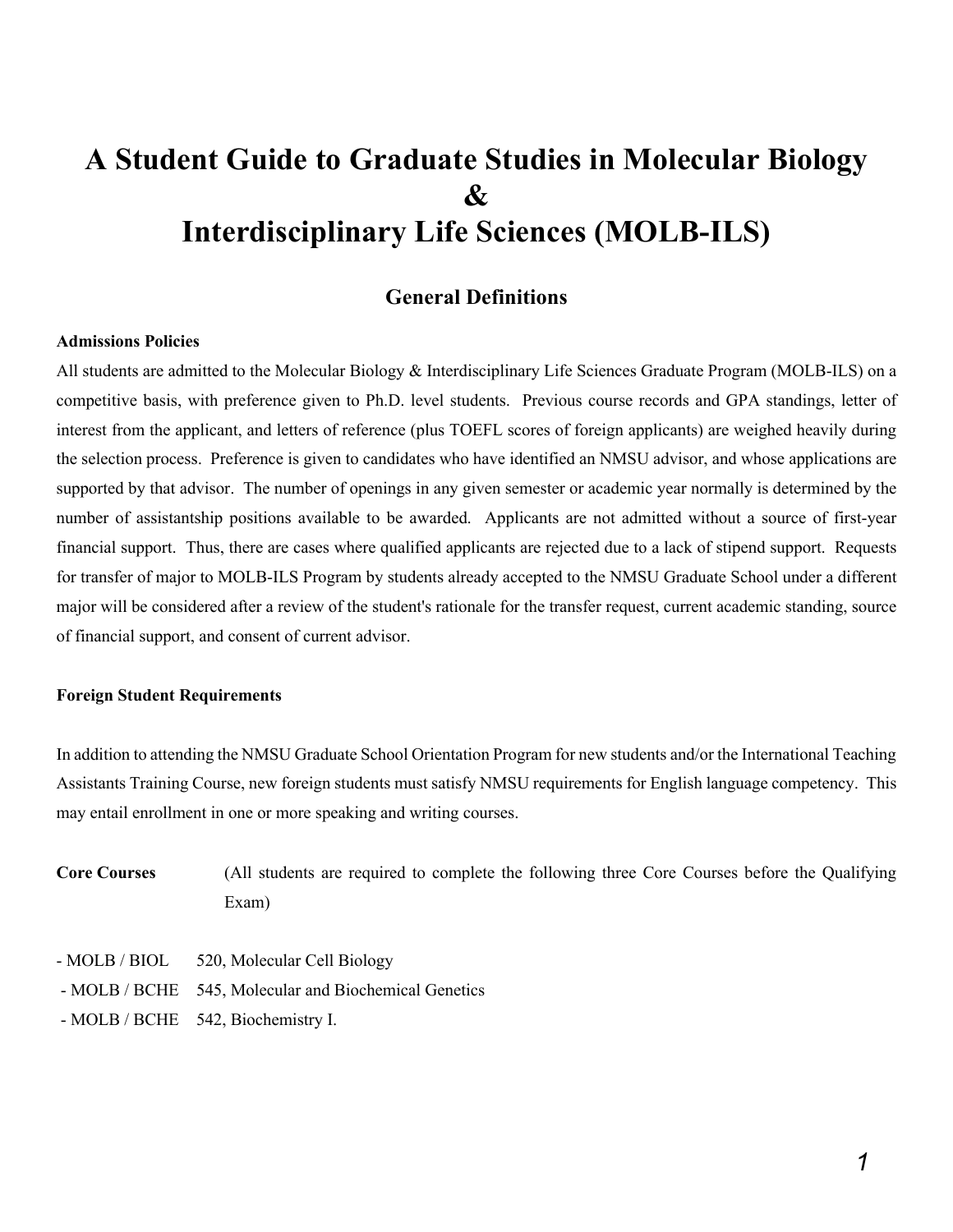### *OTHER REQUIRED COURSES BY ALL STUDENTS:*

### **OTHER REQUIRED COURSES BY ALL STUDENTS:**

| <b>MOLB 590</b>            | <b>DCSNS Molecular Biology (Brown Bag Seminar)</b> | 1 Credit each semester |
|----------------------------|----------------------------------------------------|------------------------|
| <b>MOLB 597</b>            | Lab Rotation / Research Discussion                 | 1 - 3 Credits          |
| <b>MOLB 599</b>            | 6 Thesis Research Credits                          | 6 Credits              |
| <b>E ST 505</b>            | Statistical Inference (science-based program)      | 4 Credits              |
| <b>BIOL 540 / MOLB 540</b> | Science and Ethics, or equivalent course           | 1 - 3 Credits          |

### **Recommended prerequisites, or their equivalents, for the Core Courses:**

- *Prerequisite for MOLB 520 =* 
	- o *MOLB / BCHE 542 Biochemistry I*
	- o *or BCHE 395 Biochemistry*
- *Prerequisites for MOLB 542 =* 
	- o *BCHE 395 Biochemistry - with committee/instructor consent or equivalent*
	- o *or CHEM 314 Organic Chemistry*
- *Prerequisites to MOLB 545 =*
	- o *MOLB / BCHE 542 Biochemistry I*
	- o *CHEM 396 Biochemistry and Biotechnology*
	- o *GENE 486 Genes and Genomes*
	- o *or BIOL 478 Molecular Biology of Microorganisms*
- *Ph.D. Candidates entering the program with prior background may have one or more of these courses waived by the student's committee with approval of the MOLB-ILS director.*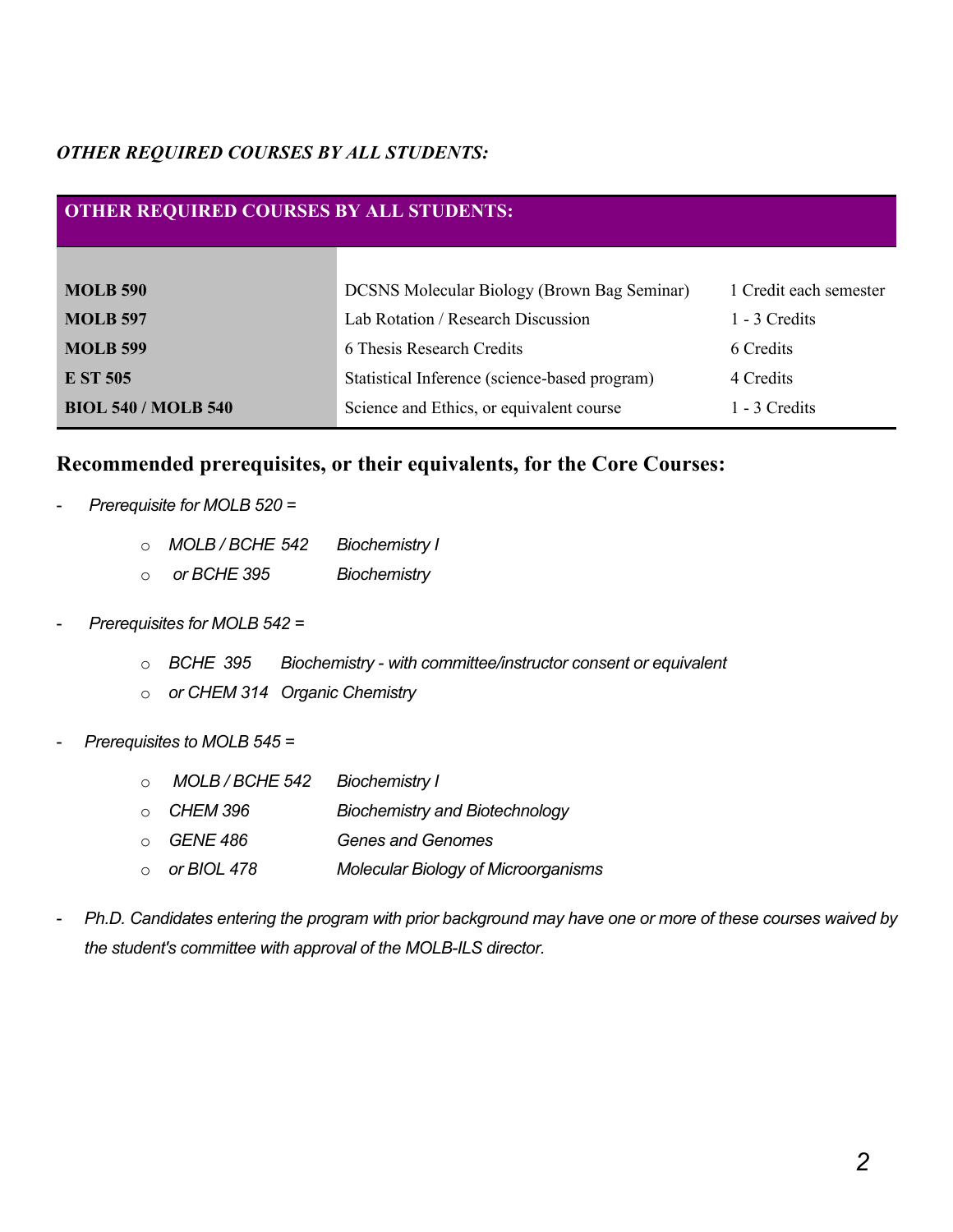### **Tier II Courses**

# **At least 9 credits are required of all students from the following list of courses:**

| <b>AGRO /HORT /MOLB 506</b> | <b>Plant Genetics</b>                                          | 3 Credits     |
|-----------------------------|----------------------------------------------------------------|---------------|
| <b>AGRO 516</b>             | Molecular Analysis of Complex Traits                           | 3 Credits     |
| <b>AGRO/HORT 531</b>        | Plant Physiology: Growth and Development                       | 3 Credits     |
| <b>AGRO/HORT/MOLB 685</b>   | <b>Plant Genetic Engineering</b>                               | 3 Credits     |
|                             |                                                                |               |
| <b>ANSC 602</b>             | <b>Advanced Reproductive Physiology</b>                        | 3 Credits     |
| <b>ANSC 602L</b>            | Molecular Techniques in Reproductive Physiology                | 2 Credits     |
| <b>ANSC 621</b>             | Metabolic Functions and Dysfunctions                           | 3 Credits     |
|                             |                                                                |               |
| <b>BCHE 546 / MOLB 546</b>  | <b>Biochemistry II</b>                                         | 3 Credits     |
| <b>BCHE 645</b>             | Nucleic Acid Metabolism                                        | 3 Credits     |
| <b>BCHE 647</b>             | Physical Biochemistry                                          | 3 Credits     |
| <b>BCHE 648</b>             | Proteins and Enzymes                                           | 3 Credits     |
|                             |                                                                |               |
| <b>BIOL 451</b>             | Physiology of Microorganisms                                   | 3 Credits     |
| <b>BIOL 470</b>             | Developmental Biology                                          | 3 Credits     |
| <b>BIOL 474</b>             | Immunology                                                     | 3 Credits     |
| <b>BIOL 475</b>             | Virology                                                       | 3 Credits     |
| <b>BIOL 477</b>             | Applied and Environmental Microbiology                         | 4 Credits     |
| <b>BIOL 478</b>             | Molecular Biology of Microorganisms (offered fall only)        | 3 Credits     |
| <b>BIOL 482</b>             | Molecular Systematics                                          | 3 Credits     |
| <b>BIOL 490</b>             | Neurobiology                                                   | 3 Credits     |
| <b>BIOL 520 / MOLB 520</b>  | Molecular Cell Biology                                         | 3 Credits     |
| <b>BIOL 523</b>             | Mechanisms of Microbial Pathogenicity                          | 3 Credits     |
| <b>BIOL 540 / MOLB 540</b>  | Science and Ethics or equivalent (typically offered in spring) | 1 - 3 Credits |
| <b>BIOL 541</b>             | Professional Development Seminar                               | 1 Credit      |
| <b>BIOL 541</b>             | Advanced Genetic Aspects of Population Biology                 | 3 Credits     |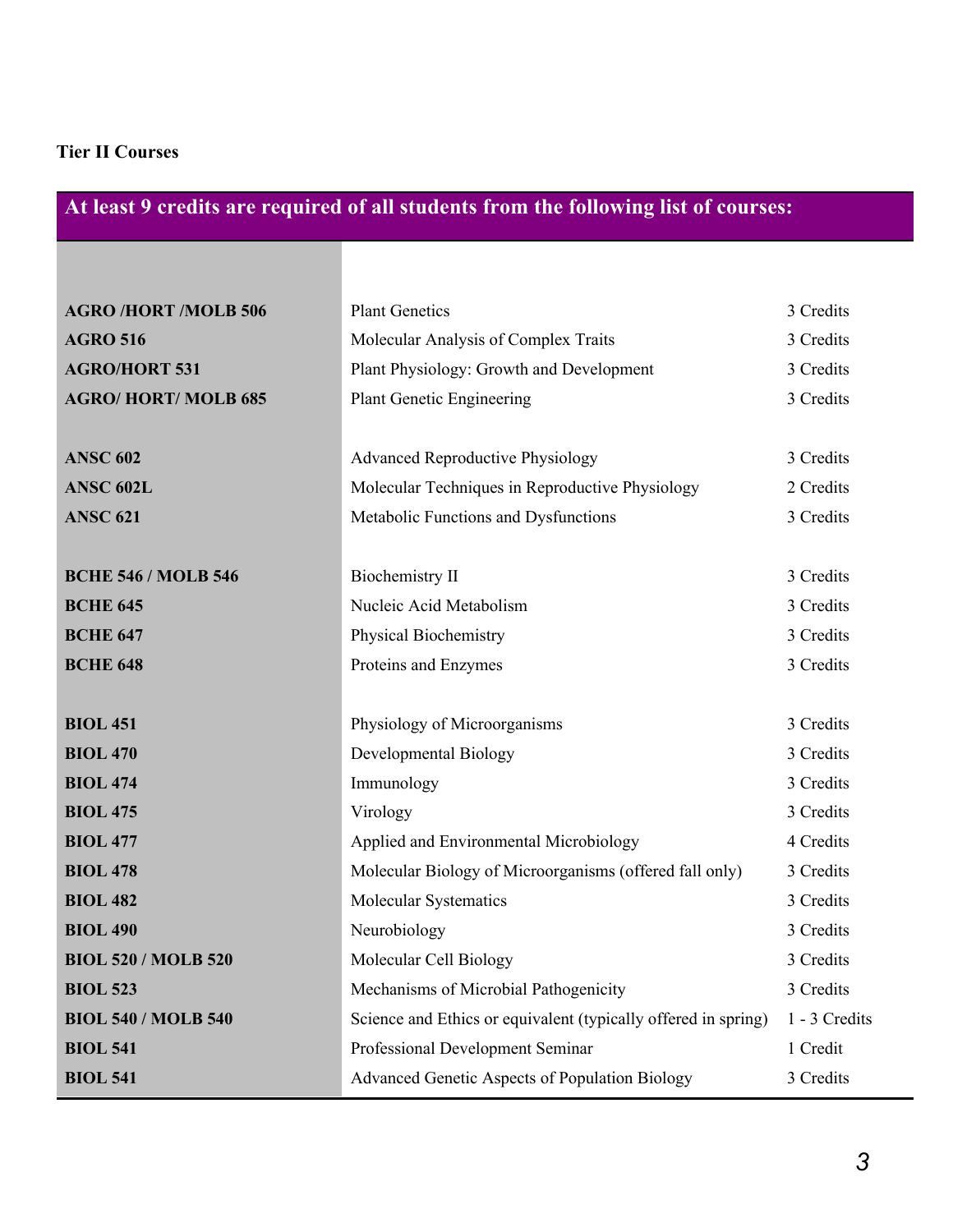| <b>BIOL 550</b>            | Molecular<br>Biology<br>of Disease<br>Vectors<br>$\blacksquare$ | with 3 Credits  |
|----------------------------|-----------------------------------------------------------------|-----------------|
|                            | committee/instructor consent or equivalent                      |                 |
| <b>BIOL 550</b>            | Genomics Techniques in Life Sciences -Dr. Xu                    | 3 Credits       |
| <b>BIOL 550</b>            | Bioinformatics Applications & Databases - Dr. Xu                | 3 Credits       |
| <b>BIOL 577</b>            | Adv. Topics Environmental Microbiology                          | 3 Credits       |
| <b>BIOL 590</b>            | Neuroscience - special topics                                   | $1 - 3$ Credits |
| <b>BIOL 591</b>            | Principles of Confocal Microscopy                               | 1 Credit        |
| <b>BIOL 592</b>            | Microscopy Practicum                                            | $1 - 3$ Credits |
| <b>BIOL 698</b>            | <b>Selected Topics</b>                                          | $1 - 3$ Credits |
|                            |                                                                 |                 |
| <b>CHEM 516</b>            | Advanced Organic Chemistry I, Physical Organic Chemistry        | 3 Credits       |
| <b>CHEM 517</b>            | Advanced Organic Chemistry II, Synthetic Organic                | 3 Credits       |
|                            | Chemistry                                                       |                 |
| <b>EPWS 486</b>            | Plant Virology                                                  | 3 Credits       |
|                            |                                                                 |                 |
| <b>GENE 486</b>            | Genes and Genomes                                               | 3 Credits       |
|                            |                                                                 |                 |
| <b>MOLB 450</b>            | Special Topics in Molecular and Cellular Biology                | 1 - 3 Credits   |
| <b>MOLB 452</b>            | Independent Studies in Bioinformatics                           | 1 - 3 Credits   |
| <b>MOLB 470</b>            | Genome Analysis and Bioinformatics, or equivalent               | 1 - 3 Credits   |
| <b>MOLB/AGRO/HORT 506</b>  | <b>Plant Genetics</b>                                           | 1 - 3 Credits   |
|                            |                                                                 |                 |
| <b>MOLB 530</b>            | Plant Physiology: Metabolism                                    | 3 Credits       |
| <b>MOLB 540 / BIOL 540</b> | Science and Ethics, or equivalent                               | 1 - 3 Credits   |
| <b>MOLB 546 / BCHE 546</b> | Biochemistry II                                                 | 3 Credits       |
| <b>MOLB 550</b>            | Special<br>Topics<br>Molecular<br>Biology<br>in<br>with         | 1 - 3 Credits   |
|                            | committee/instructor consent or equivalent                      |                 |
| <b>MOLB 571</b>            | Molecular and Cellular Mycology                                 | 3 Credits       |
| <b>MOLB 590</b>            | Discussions in Molecular Biology                                | 1 Credit        |
| <b>MOLB 599</b>            | (6 Thesis Research Credits)                                     | 6 Credits       |
| <b>MOLB 650</b>            | Advanced Topics in Molecular Biology                            | 1 - 3 Credits   |
| <b>TOX 461</b>             | Toxicology I                                                    | 3 Credits       |
| <b>WLSC 488</b>            | Principles of Conservation Genetics                             | 3 Credits       |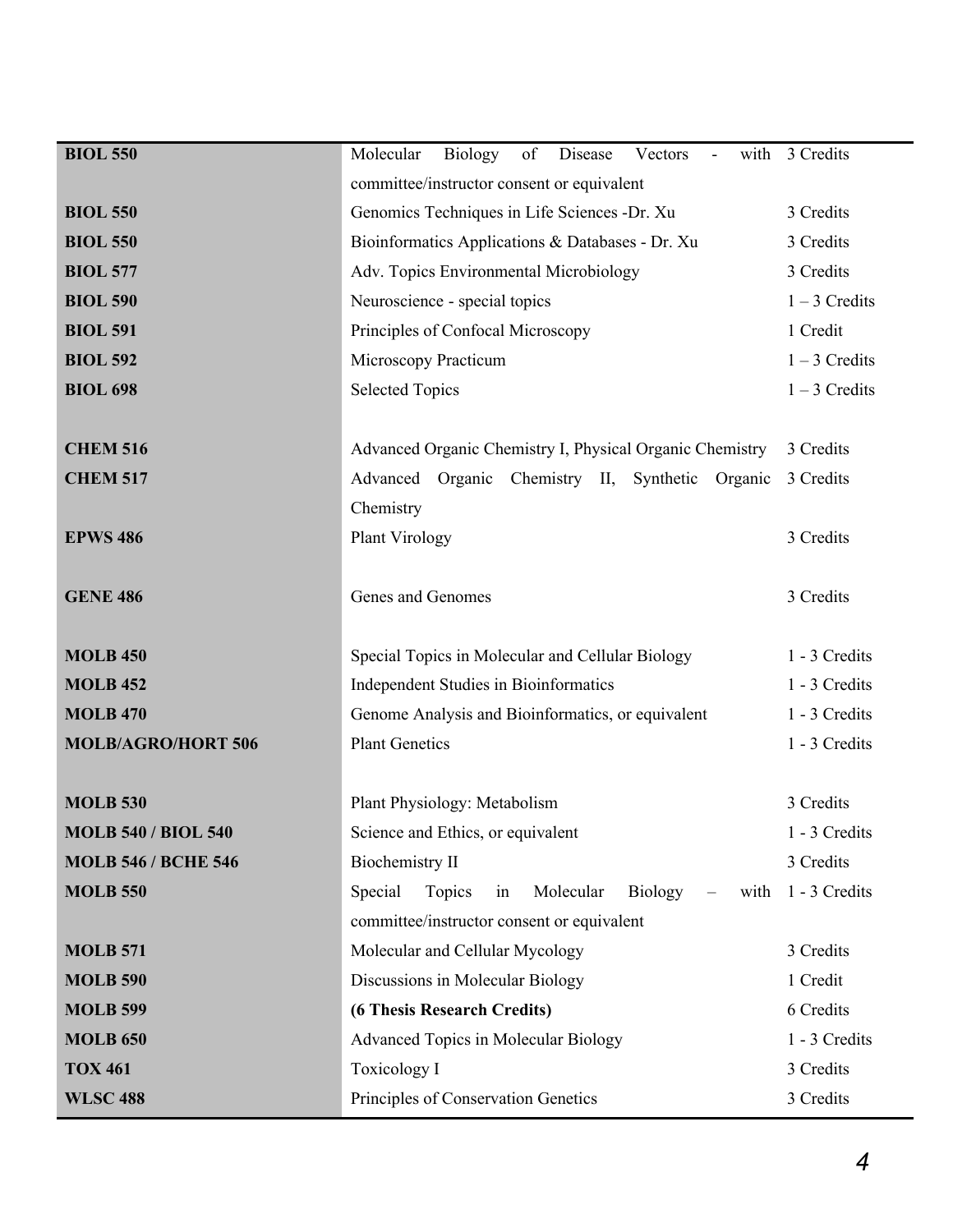| MS candidates must enroll for 6 credits of MOLB 599, Master's Thesis. |  | 6 Credits |
|-----------------------------------------------------------------------|--|-----------|
| May register for additional credits to maintain full-time status.     |  |           |
|                                                                       |  |           |
| <b>Written Thesis</b>                                                 |  |           |
|                                                                       |  |           |
| <b>Oral Thesis Defense</b>                                            |  |           |
|                                                                       |  |           |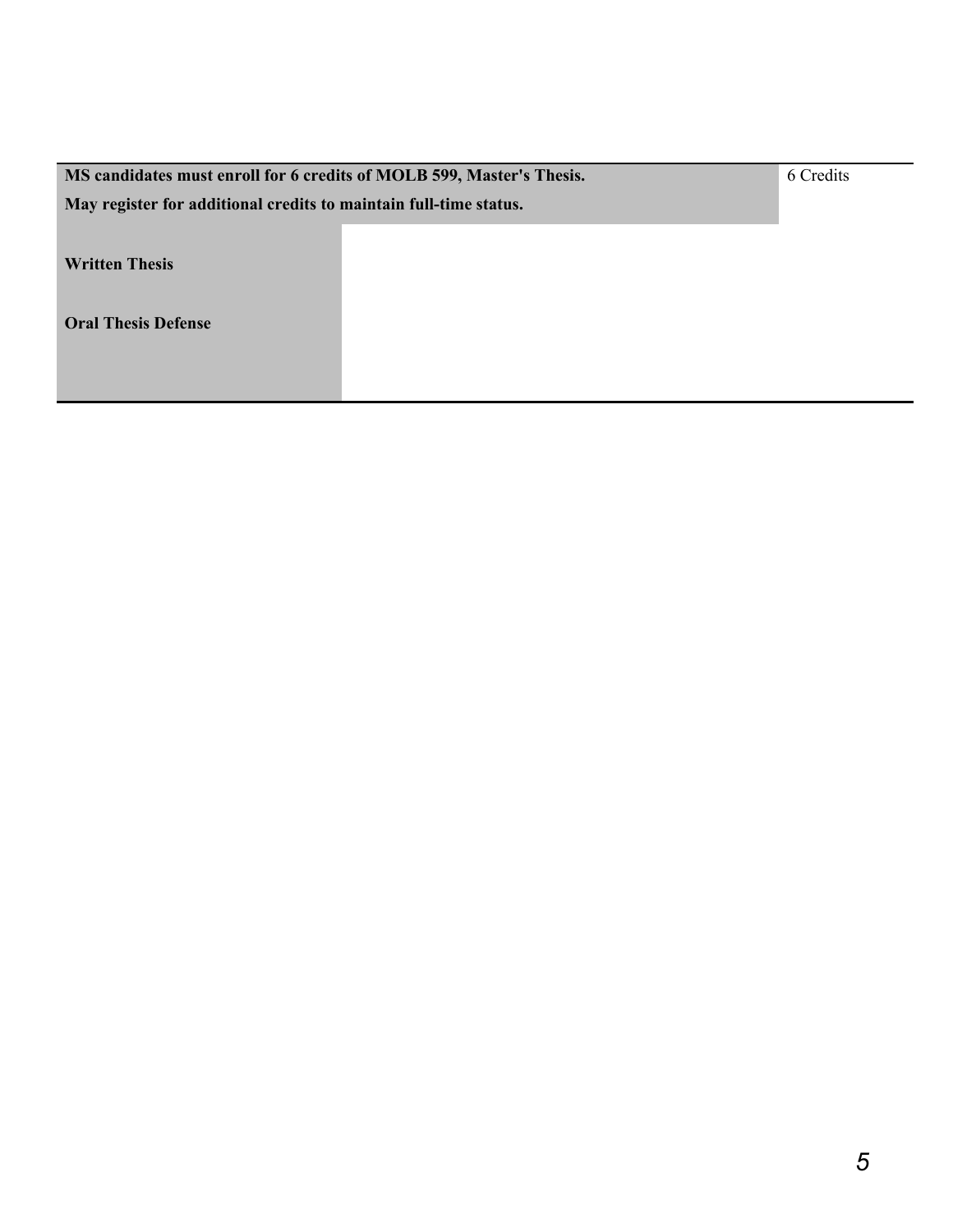#### **Other Course Requirements and Competencies**

In addition to the Core Courses and Tier II molecular biology course requirements identified above, all students will take courses as recommended by the student's committee. All students are also expected to have competency in statistics equivalent to E ST 505, Statistical Inference, to have knowledge of computer software applications, and to complete the appropriate number of lab rotation and seminar courses as outlined in the section below.

#### **Graduate Minors**

The MOLB-ILS Program offers formal graduate minors in Molecular Biology or Bioinformatics. A minimum grade of B is required in all courses to be counted toward the respective minor. At least one member of the student's graduate committee must be a faculty member approved as a MOLB-ILS active participant (see Graduate Catalog listing of faculty under Molecular Biology).

**Molecular Biology Minor** consists of 10 credit hours including:

- *MOLB 545 Molecular and Biochemical Genetics, 3 credits*
- *MOLB 590 Research seminar, 1 credit*
- *MOLB 520 Molecular Cell Biology, 3 credits OR*
- *MOLB 542 Biochemistry I, 3 credits*
- *any Tier II course or Core Course, 3 credits*

**Bioinformatics Minor** --(Offered jointly with computer science)

#### **Lab Rotations / Research Discussions (MOLB 597)**

All entering students must enroll in MOLB 597, Lab Rotations/Research Discussions, for at least 1 credit in their first semester. All entering students are expected to introduce themselves to the MOLB faculty and continuing students upon their arrival. It is also important for the entering student to be exposed to research techniques and opportunities for research project areas, so they can identify specific research problem(s) suitable for development into their thesis or dissertation topic.

As a part of MOLB 597, entering students who have not yet identified and been accepted by a major advisor will be required to circulate through several (typically three) different labs working on assigned research techniques or problems. The labs identified for this rotation, and the student in consultation with the MOLB-ILS Director will determine the specific number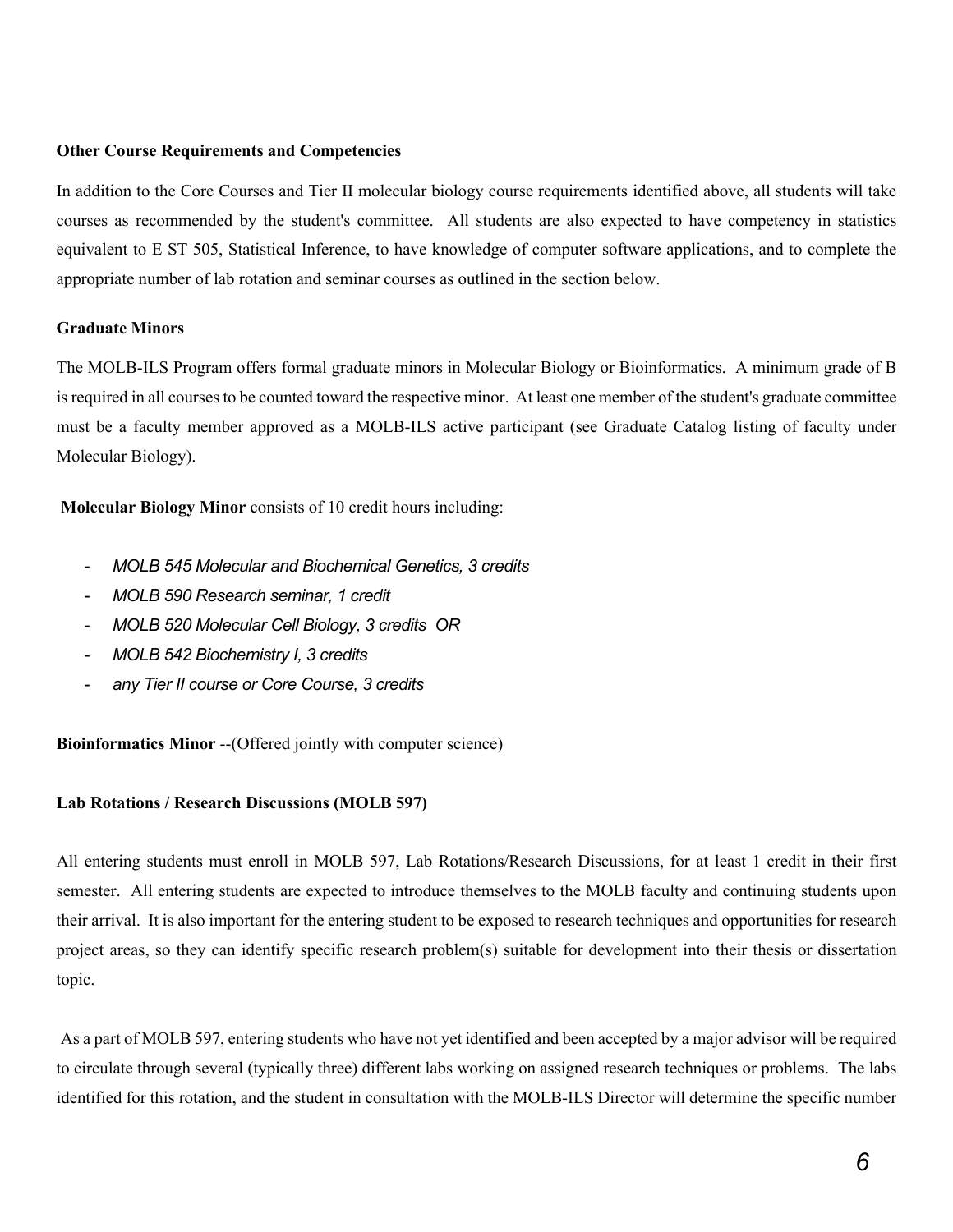of credit hours. Nominally 1 credit hour represents a minimum effort of 4 hours/week of research activity. By the end of the semester, the student should have identified a major advisor and a thesis/dissertation topic.

Alternatively, entering students who already have identified and been accepted by a major advisor will consult with their major advisor to determine the manner in which MOLB 597 will be satisfied. Depending on the background of the student and the intended nature of the research topic, the major advisor may require (i) a lab rotation (typically through one to three labs), (ii) discussions of faculty research programs (typically with three to six faculty), (iii) an independent research problem in the major advisor's lab, or (iv) a combination of these activities. MOLB 597 is S/U graded.

#### **Certification of Lab Rotations/Research Discussions**

By the end of his/her first semester, it is the responsibility of each new student to submit the completed form to the MOLB-ILS Program Office. The form should be signed by the appropriate faculty members and student and certified by the student's major advisor in order to obtain a grade for MOLB 597.

#### **Advisor and Graduate Committee**

Molecular Biology & Interdisciplinary Life Sciences Program is a research-intensive discipline that requires a substantial commitment of time and financial resources. The pursuit of graduate study in MOLB-ILS therefore requires a particularly strong and mutually respectful relationship between the graduate student and the faculty member who serves as the student's graduate advisor, and typically provides laboratory space and other resources to support the student's research work.

Incoming graduate students are expected to have identified one or more MOLB-ILS faculty members with whom they may be interested in working by the time they arrive on campus, and to meet and discuss their interests with relevant faculty once they arrive. During his or her first semester, each student will either select an advisor from among the MOLB-ILS faculty, or be assigned an interim advisor until they are able to make an informed selection. It is the student's responsibility to identify a member of the MOLB-ILS faculty willing to serve as his or her graduate advisor, and to obtain that faculty member's agreement to serve in an advisory capacity. Students must realize that the ability of a faculty member to serve in an advisory capacity may be limited by resources, laboratory space, or commitments to other students, and that agreement by a faculty member to serve as advisor involves a commitment by the student to perform research work in that faculty member's laboratory at an appropriate level of effort. Failure to identify and obtain the agreement of a MOLB-ILS faculty member willing to serve as advisor by the end of the first year in the MOLB-ILS program may result in dismissal from the program.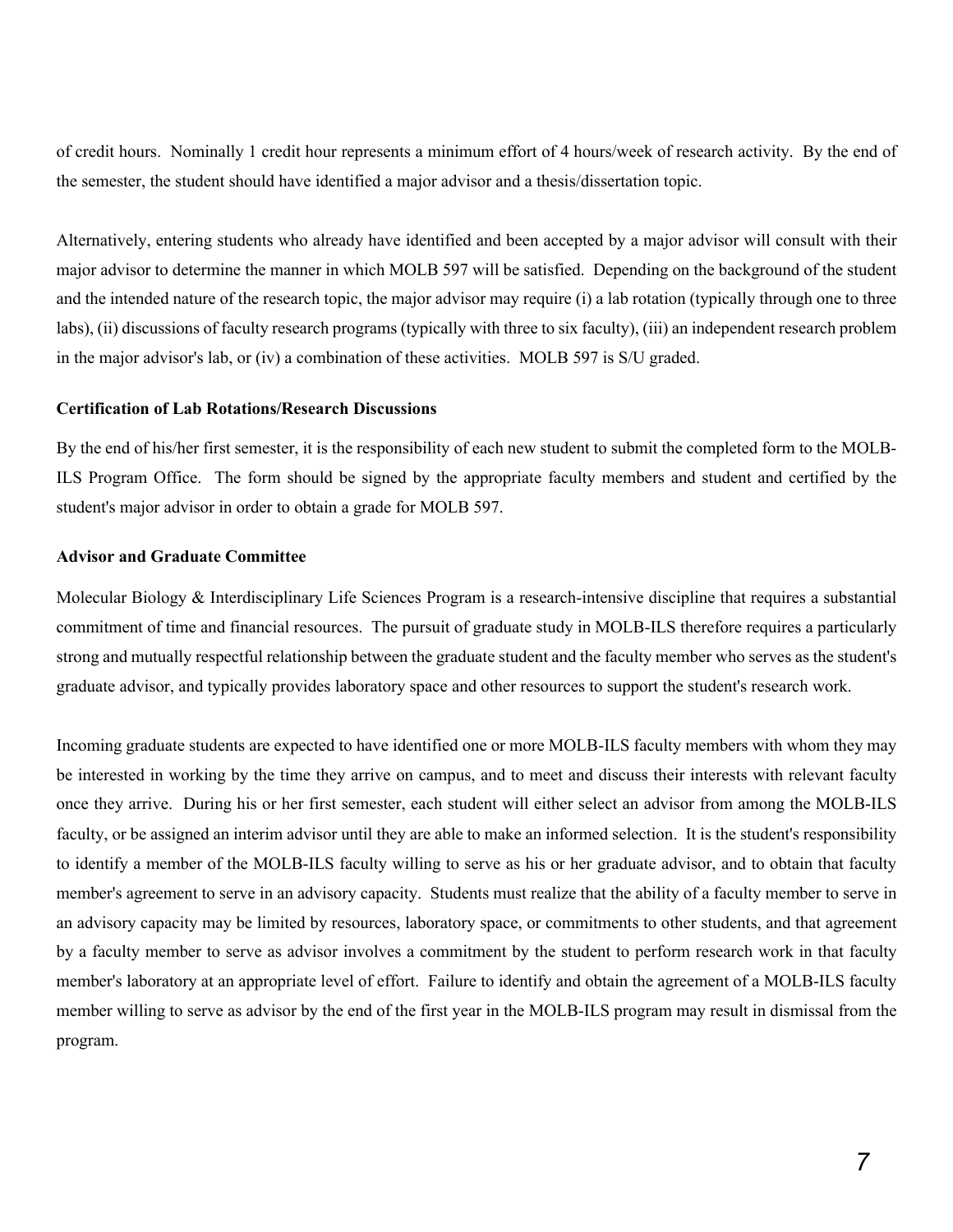After the major advisor has been selected, the student in consultation with the major advisor should form a graduate committee. Please refer to the Graduate Catalog for complete guidelines and options for determining the composition of the graduate committee.

Typically, a master's candidate graduate committee will include a total of three members:

- *the major advisor (chair of the committee), a MOLB-ILS faculty member.*
- *one additional faculty member approved as a MOLB-ILS active participant (see Graduate Catalog list of faculty under Molecular Biology or the MOLB Faculty Brochure)*
- *another graduate faculty member who is not a member of the MOLB-ILS active participants list nor a member of the major advisor's home department (nominated as the Dean's Representative).*

If a minor is declared, at least one member of the graduate committee must represent the minor area (may also be the Dean's Representative if not from the home department of the major advisor), which in some cases will increase the size of the committee by one.

A doctoral candidate graduate committee typically includes a total of four members:

- *the major advisor (chair of the committee), a MOLB-ILS faculty member*
- *one or two additional faculty members approved as MOLB-ILS active participants*
- *one faculty member representing the minor area or a related area of study when appropriate*
- *one graduate faculty member who is not a member of the MOLB-ILS active participants list nor a member of the major advisor's home department (nominated as the Dean's Representative).*

Beginning with the second semester, each graduate student is expected to meet with his or her committee at least once per academic year to review progress toward your degree. The results of this committee meeting must be reported to the MOLB-ILS Program Secretary no later than July 15th of each year, using the Graduate Student Progress Evaluation Form. It is the student's responsibility to schedule the committee meeting and deliver the signed Graduate Student Progress Evaluation Form to the MOLB-ILS Program Secretary in a timely manner.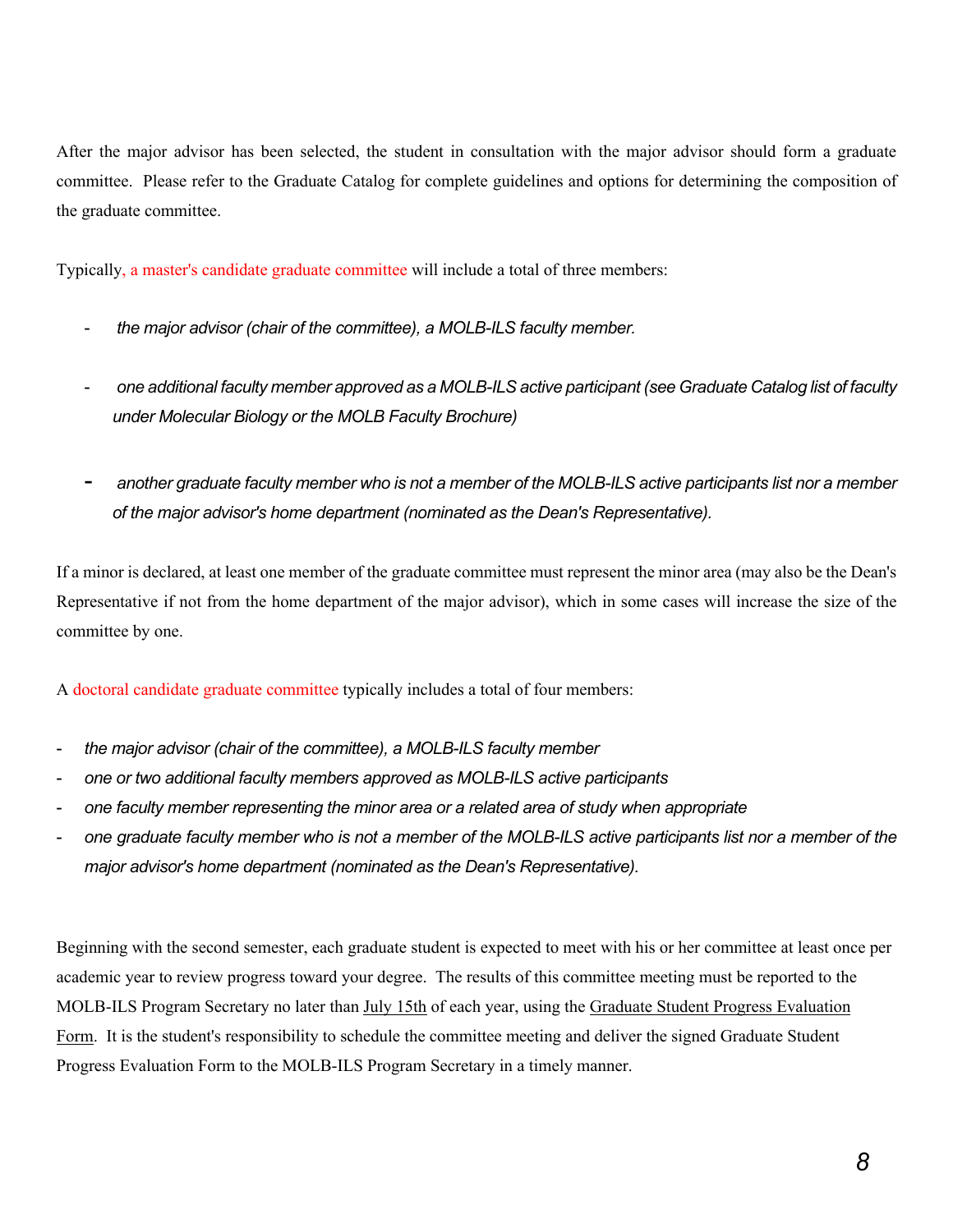#### **Laboratory Research**

All MOLB-ILS students are expected and required to carry out laboratory research in the laboratory of their advisor, or in a collaborating laboratory if specified by their advisor and committee. The MOLB-ILS Program does not offer a non-thesis degree option.

Molecular Biology & Interdisciplinary Life Sciences is a hand-on science. All students are expected to develop competence in laboratory skills such as cloning and subcloning, creation of recombinant DNA constructs, nucleic acid and protein gel electrophoresis, Southern, Northern, and Western blots, quantitative nucleic acid and protein analysis, DNA sequencing and comparative sequence analysis, and gene expression analysis, and to achieve expert-level skill in the laboratory and computer methods required to complete their thesis or dissertation research.

Students supported by Research Assistantship or Fellowship funds are expected to devote at least 20 hours per week during the academic year and full time during the summer to research work. Students supported by Teaching Assistantships or other sources of funding, including their own resources, are expected to establish acceptable levels of research effort with their advisors.

All students are required to complete biosafety training in a timely manner as required by their advisors or by general NMSU regulations.

#### **Student Laboratory Transition**

Student lab transition can be initiated by student or professor. All transitions must be approved by the MOLB-ILS Director.

The process of identifying a new lab must be accomplished within 3 months or 1 semester.

Students can complete a rotation during the transfer period if a rotation was not done upon entering the program and if they have been in the program less than 2 years

The MOLB-ILS Program will continue to fund the student during the transition and if accepted into another laboratory if the student adheres to the laboratory transition policy.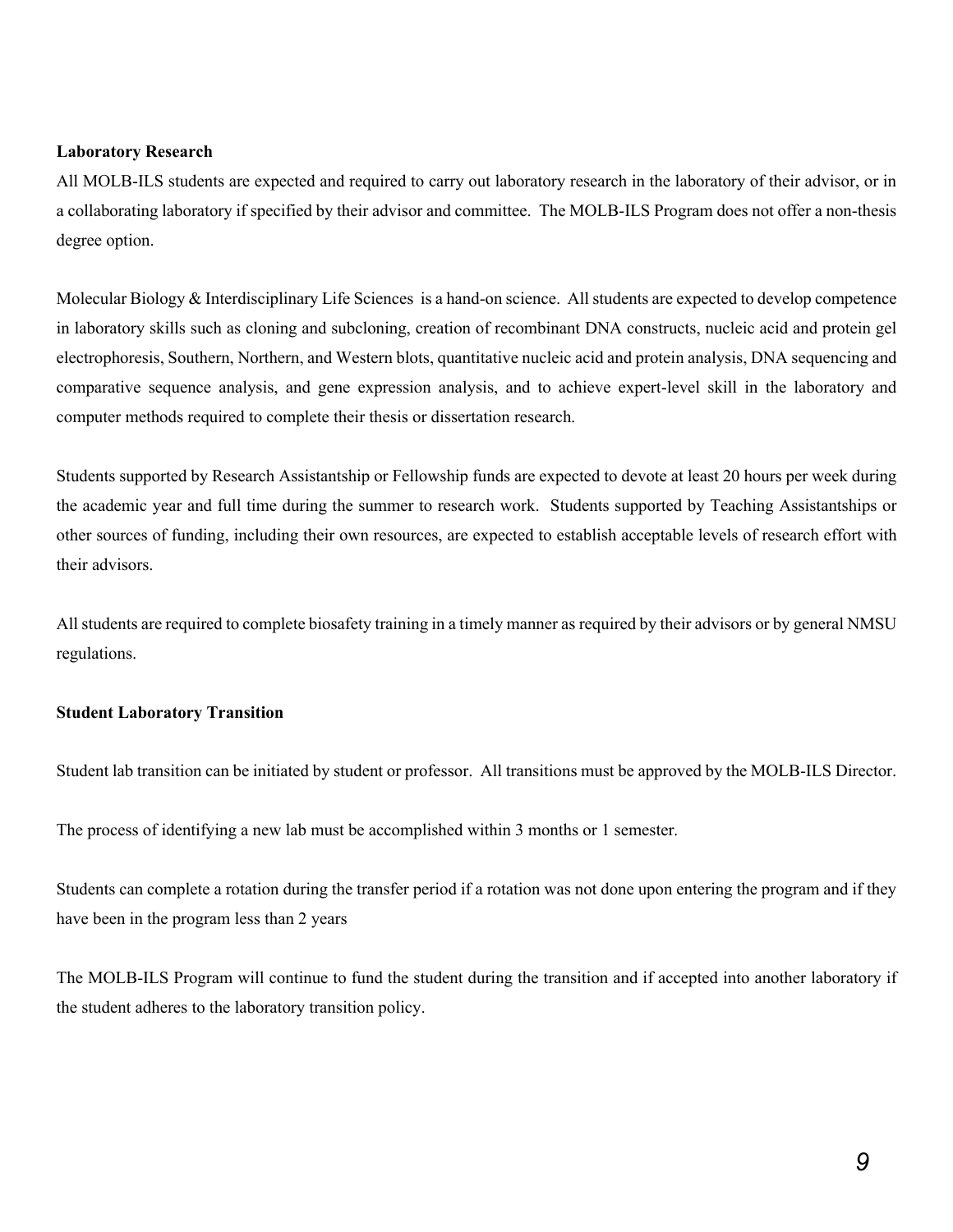The Molecular Biology & Interdisciplinary Life Sciences Student Progress Committee, or Program Director, will facilitate the transfer by identifying at least 3 PIs that would be willing to take the student on and providing that information to the student. The 3-month period begins upon delivering the names to the student.

If the student does not confirm a PI within a 3-month period, the director is authorized to terminate funding for the student and termination from the program. If the student is currently supported by the MOLB-ILS Program, MOLB-ILS will continue to fund the student during the transition.

#### **MOLB 590 Seminars (Brown Bag Discussions)**

All MOLB-ILS graduate students are required to participate in MOLB 590, Discussions in Molecular Biology, by enrolling in this course each semester. Degree seeking students and MOLB-ILS Program faculty will present their current research activities in this course. The format for these seminars is informal, providing an introduction and background to the research problem, a statement of specific research objectives, a discussion of results obtained to date, and an outline of future steps required in the experimentation. Each student will present at least once per academic year during their graduate studies. The first 590 seminar given by a new student may summarize a previous research experience or present a thesis/dissertation research proposal. Audiovisual aids that facilitate communication and discussion are expected.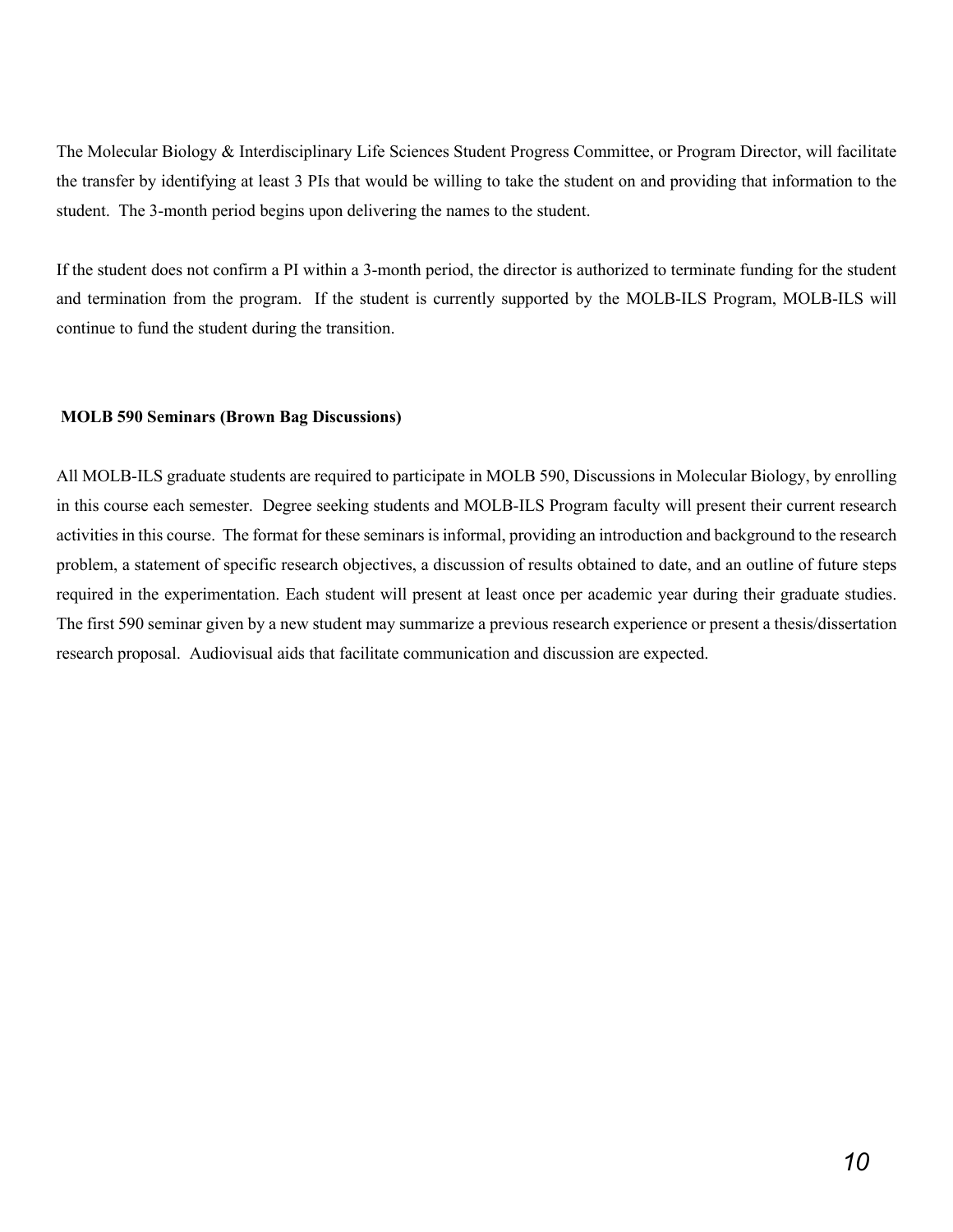#### **Competency in Computer Software Applications**

All students are expected to develop and maintain a personal web page linked to the MOLB-ILS home page. This web page will contain at minimum, a description of their research interests and a current CV. All students must also demonstrate acceptance in the use of relevant computer software.

One way in which to satisfy the competency requirement in computer software applications is to register for 1 credit hour in MOLB 595. This course is a self-paced tutorial in the use of computer software relevant to molecular, cellular and/or biochemical research. The tutorial will be supervised by the student's major advisor, and the content of the tutorial may vary and must be approved by the student's graduate committee. MOLB 595 is graded S/U. A second option is to enroll in MOLB 452, which offers independent studies in bioinformatics under faculty supervision. A third option is to enroll in MOLB 470, which offers both lecture and computer laboratory materials related to bioinformatics and genome analysis. Other courses may be acceptable to the graduate committee upon petition. Finally, the thesis or dissertation research may entail a sufficient level of computational activity to warrant graduate committee approval for the computer software applications competency requirement.

### **Topics (MOLB 550) and Advanced Topics (MOLB 650) in Molecular Biology, and Special Topics in Molecular and Cellular Biology (MOLB 450)**

Courses that are not taught on a regular basis, or special courses or lecture series offered on a one-time only basis, will be offered under MOLB 450 (for undergraduate and master's degree students), MOLB 550 (for master's degree students) or MOLB 650 (for Ph.D. degree students). When appropriate and approved by the student's committee and the MBP director, these courses may be considered for substitution for a "Tier II Course" requirement. Return to Student Guide Table of **Contents** 

#### **Individualized Research Credits (MOLB 598 and MOLB 698)**

MOLB 598, Special Research Programs, may be used by continuing students for individual investigations, experimental or theoretical, as approved by the student's committee and a sponsoring MBP faculty instructor. MOLB 598 work will be letter graded, and a written summary must document the work performed for MOLB 598 credit. In addition, MOLB 698, Advanced Research Projects, may be used for individualized special research assignments by continuing doctoral students with approval of the student's committee and a sponsoring MBP faculty instructor. MOLB 698 will be S/U graded.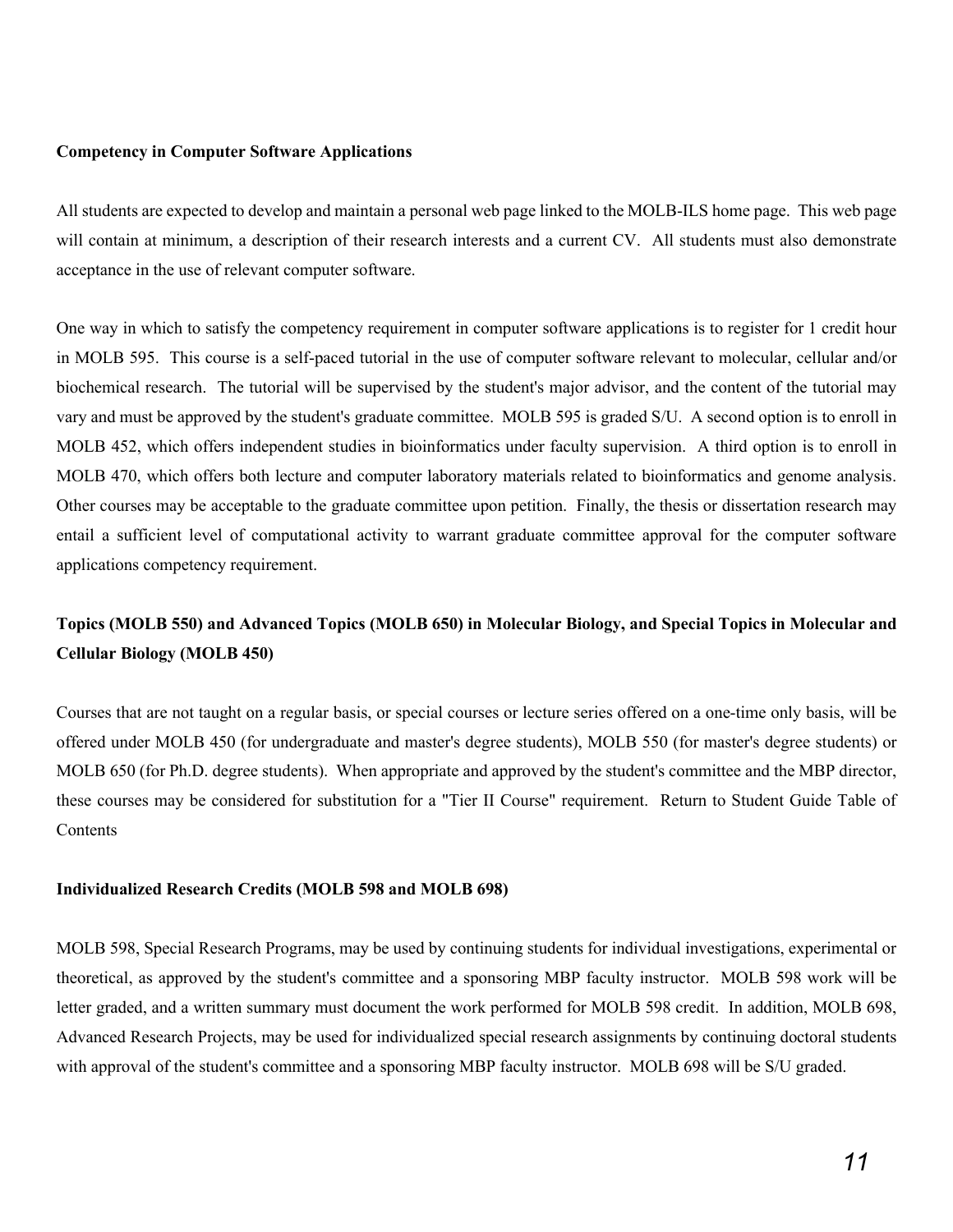## *Criteria for Milestones and Examinations for the Degree: Master of Science*

#### *Minimum Grades and Credit Hours*

Each undergraduate deficiency course (see form No. 3 in the back of this Guide) and each Core Course must be passed with a minimum grade of B. An overall grade point average of 3.0 minimum must be maintained. M.S. candidates can expect to earn a degree with a minimum of 30 credits, including 6 credits of thesis research and 21 credits in course work as follows: 9 credits, "Core Courses"; 9 credits, "Tier II Courses"; 1 credit, MOLB 597 Lab Rotation; 1 credit each semester, MOLB 590 Brown Bag Seminars; other credits as recommended by the student's committee. There is no non-thesis option currently offered in MOLB-ILS for majors.

#### *Core Courses Completion and Course Plan: M.S.*

There is no Core Examination for M.S. candidates. However, upon successful completion of the core courses, the student will convene his/her committee for approval of the "Application for Admission to Candidacy for Master's Degree" form (No. 5 in the back of this Guide) with the course plan and proposed thesis title.

#### *Thesis Proposals*

The thesis proposal will be developed in conjunction with the student's major advisor. It will include a thorough review of the relevant literature, a statement of goals and specific objectives, an outline of the experimental plan for accomplishing the stated objectives, and a complete list of references. The proposal will be used as a guide for the thesis research and the content may be modified as needed with the approval of the major advisor. The final version will be typed, double-spaced. Committee review and approval of the proposal is intended to assure that the scope and nature of the research is meritorious of a thesis when completed. The proposal must be rewritten as frequently as deemed necessary to meet the satisfaction of the major advisor and the committee with respect both to content and to readability and clarity in the use of the English language. The student is then encouraged to use the proposal as a first draft of the thesis itself, and to add sections on materials and methods, results, and discussion as each major experiment is performed and completed.

#### *MOLB 599 (Thesis Research Credits)*

All M.S. candidates must enroll for at least 6 credits of MOLB 599, Master's Thesis. Only 6 credits of MOLB 599 may be counted toward official degree credit, but the student may register for additional credits to maintain full-time status. This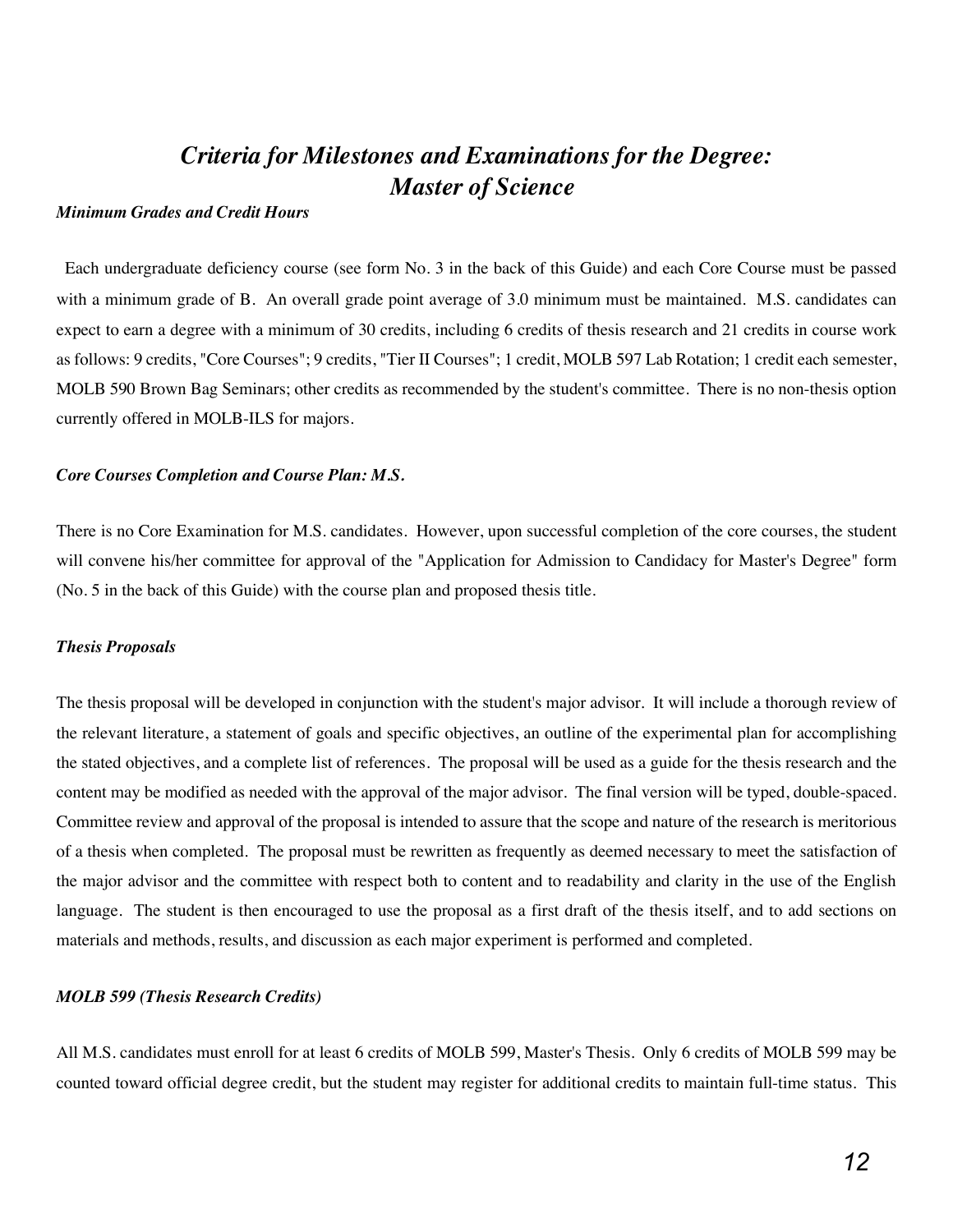research activity is directly related to the thesis.

#### *Thesis Formats*

The Graduate School has rigorous requirements for the thesis format, which must be followed. A thesis may include chapters based on previously published or in press journal articles generated from the thesis research, in conformance with the guidelines described elsewhere in this Guide for dissertation formats; but this event is not frequent. A thesis may be submitted in a form suitable for submission to a journal, as long as the Graduate School requirements are satisfied. See the Graduate School publication, "Guidelines for Preparing a Thesis or Dissertation."

#### *Final Examination: M.S.*

Please be aware of the deadlines for final exams, etc. for graduation as published by the Graduate School. The final examination is immediately preceded by a public 30- to 45-minute seminar summarizing the thesis research. The committee is then convened for a rigorous oral defense of the thesis. The defense of the thesis may lead to additional questions in regard to the student's disciplinary knowledge base, but this is not a requisite of the exam. In special cases, this exam may also serve as the qualifying/core examination for the Ph.D. degree with pre-approval of the committee and the MBP director. The Graduate School form to schedule the final exam must be filed at least 10 working days in advance. Upon successful completion of the final exam, the MBP director should sign the Graduate School clearance card as department head. In most cases, the home department of your major advisor will also want a copy of your thesis for their departmental library. Please check with the department head of your major advisor's department to verify they want a departmental copy, and if so, the home department should reimburse you for the additional costs of the fourth copy (please verify in advance). In these cases, the student should submit four (4) signed copies of the thesis to the library, rather than the three copies indicated by the Graduate School. (The required first three copies are distributed to MOLB-ILS Program, Graduate School, and NMSU Library.)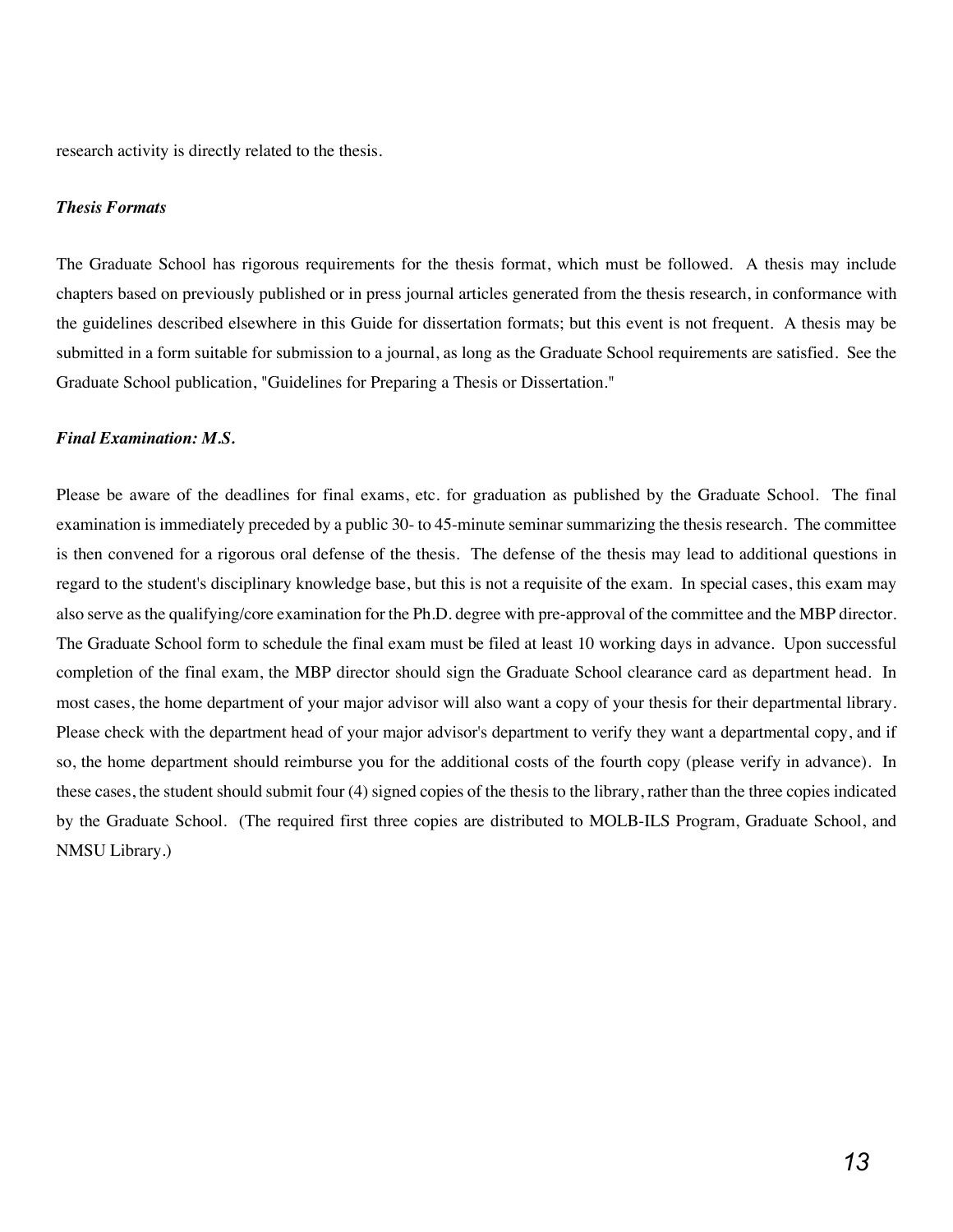# *Molecular Biology & Interdisciplinary Life Sciences Degree Plan Checklist\* Master of Science Degree Candidates*

#### **Before, or at Start of First Semester**

- sign paperwork for receiving financial support through teaching (TA) or research (RA) assistantship (if applicable)
- attend NMSU Graduate School Orientation Program for new students
- register for courses after consulting with Molecular Biology & Interdisciplinary Life Sciences Program (MOLB-ILS) Director and/or major advisor
- receive teaching assignment (for TA's)

#### *First Semester*

- initiate formal course work
- § attend Molecular Biology brown bag discussion meetings (MOLB 590) on Wednesdays at noon -starting spring 2019
- rotate through several laboratories of professors for research orientation (MOLB 597; labs are your choice after consultation with the MBP Director and/or major advisor) and submit form upon completion.
- § choose a faculty major advisor (if not already identified)

#### *Second Semester*

- § continue course work and brown bag discussions
- initiate independent research with guidance of major advisor
- submit draft(s) of written thesis proposal to major advisor; revise as needed
- with your major advisor, form a master's committee
- meet with committee to discuss thesis proposal; file committee report with MOLB-ILS secretary

#### *First Summer*

- following completion of core courses, file "Application for Admission to Candidacy for Master's Degree" form with committee approval
- carry on independent research work full time

#### *Third Semester*

- § continue course work
- present first MOLB 590 seminar
- § continue independent research work
- § obtain committee approval of thesis proposal

#### *Fourth Semester*

- complete formal course work
- § present second MOLB 590 seminar
- § complete research and start writing thesis
- § meet with committee

#### *Second Summer (or Last Semester)*

- file "Application for Diploma"
- complete writing of thesis and any last-minute experiments
- present 30- to 45-minute public seminar as part of thesis defense
- defend thesis in Final Exam; paperwork due in Graduate School 10 working days in advance

\*This timetable is idealized for those students entering the program in the Fall semester. Certain examination schedules and other milestones may need to be adjusted for those students entering in the Spring semester or Summer.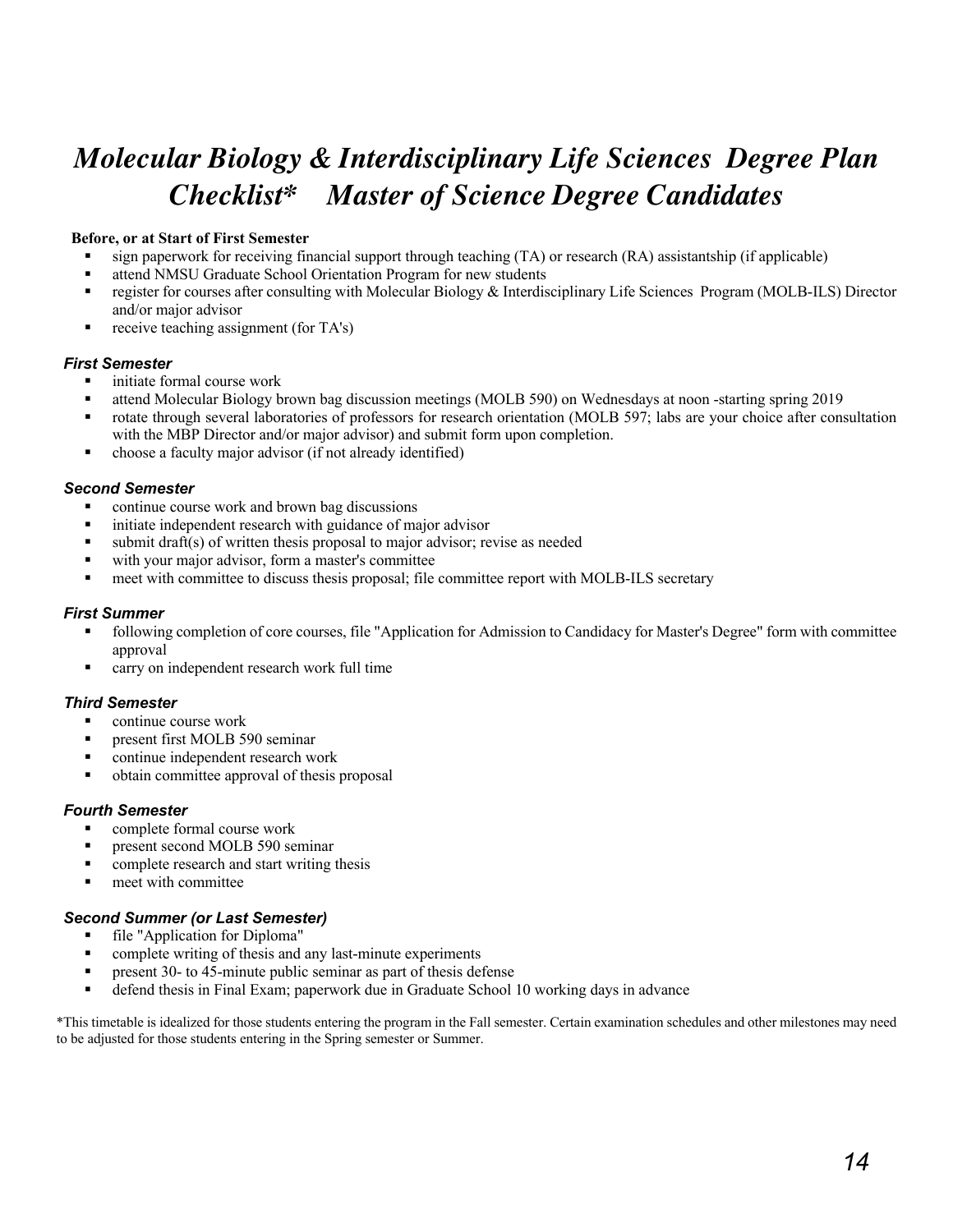## *Criteria for Milestones and Examinations for the Degree: Doctor of Philosophy*

#### *Minimum Grades and Credit Hours*

Each undergraduate deficiency course, and each core course, must be passed with a minimum grade of B. An overall grade point average of 3.0 minimum must be maintained. Ph.D. candidates entering the program with a master's degree in a related field can expect to earn a degree with a minimum of 26 credits in course work as outlined below, plus a minimum of 18 credits of dissertation research, for a total minimum of 44 credits; additional course work may be required as determined by the student's committee.

Except where specific waivers are granted (for example, to by-pass a core course), the required 26 credits in course work consists of: 12 credits, "Core Courses"; 9 credits, "Tier II Courses"; 1 credit, MOLB 597 Lab Rotation; 1 credit each semester, MOLB 590 Brown Bag Seminars; 1 credit, specialized literature seminar in a relevant department. Ph.D. candidates entering the program without a master's degree in a related field can expect to be required to earn additional credits in course work beyond these requirements, with a total minimum of 75 credits in graduate study beyond the bachelor's degree being typical.

#### *Qualifying/Core Examination: Ph.D.*

The purpose of the Qualifying/Core Examination is to determine the adequacy of a student for Ph.D. work, and it is required of all Ph.D. students in the program. This examination serves as the Qualifying Exam as described in the Graduate Catalog.

Within three months after a student has successfully completed the three core courses in the program, or by the end of the first 12 months in the program, whichever comes first, an oral Qualifying/Core Examination will be scheduled. The student's dissertation committee will administer the examination. The dissertation committee should be selected by the student in conjunction with his/her major advisor to include members that can complement and help the student with his/her proposed research topic, and who can address various aspects of the core courses (the three core course instructors should not be on every committee).

The examination will be based on a short document of about three pages in length written by the student outlining his or her chosen research topic. The document will include 7-10 citations with no more than 3 review articles. It is expected that the primary literature cited will represent the seminal articles related to the research project. It is expected that the document and the citations therein will have been reviewed and approved by the major advisor prior to distribution to the committee.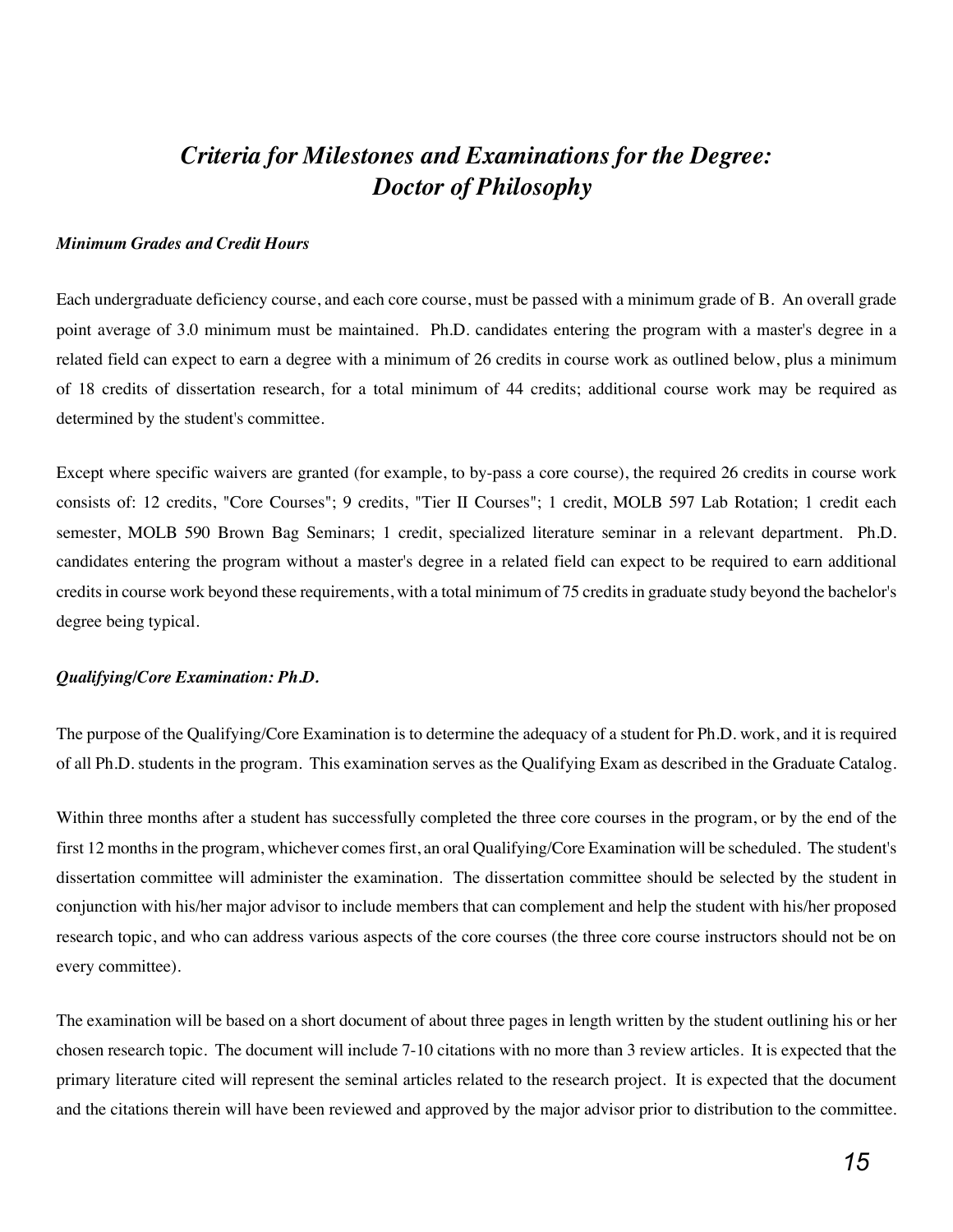The document should be in the hands of the committee at least five working days before the examination. This document will constitute the written portion of the Qualifying/Core Examination. The student should be prepared to discuss, explain and defend his/her project and all cited material in the oral exam.

The Qualifying/Core Examination is intended to serve as a basis for integrating and synthesizing information from the core courses into the rationale and/or experimental designs of the written research outline. However, Qualifying/Core Examination questions do not have to be limited to the written outline. The student must defend the ideas presented in the written outline as well as respond in a satisfactory manner to other questions raised during the oral exam.

In determining the outcome of the Qualifying/Core Examination, the committee will discuss and consider performance on the oral exam as well as transcripts, grades and performance in all courses taken to date at NMSU, and the recommendation of the major advisor regarding the student's potential at the lab bench. All available information regarding the student's performance and capabilities may be considered.

The student's committee will record the final outcome of the Qualifying/Core Examination and file it in the MOLB-ILS office. Following successful completion of the Qualifying/Core Examination, the student submits for committee approval the "Program of Study and Committee for Graduate Students Pursuing the Doctorate" form, and the written portion of the exam should be used by the student as a basis for developing a full-length dissertation proposal for continuing review by their major advisor and dissertation committee. However, as noted above, the candidate may not go forward without successfully completing the three core courses (MOLB 542, MOLB 520, and MOLB 545).

The possible outcomes of the Qualifying/Core Examination will be:

Student is admitted to further work towards the doctorate

Recommend student limit his/her program to the master's degree; the Qualifying/Core Examination can be retaken as part of the M.S. defense

Recommend student discontinue graduate work

#### *Dissertation Proposals*

The dissertation proposal will be developed in conjunction with the student's major advisor and committee members, but should include significant independent analysis and planning by the student. It will include a thorough and critical review of the relevant literature, a statement of goals and specific objectives, an extensive outline of the experimental plan for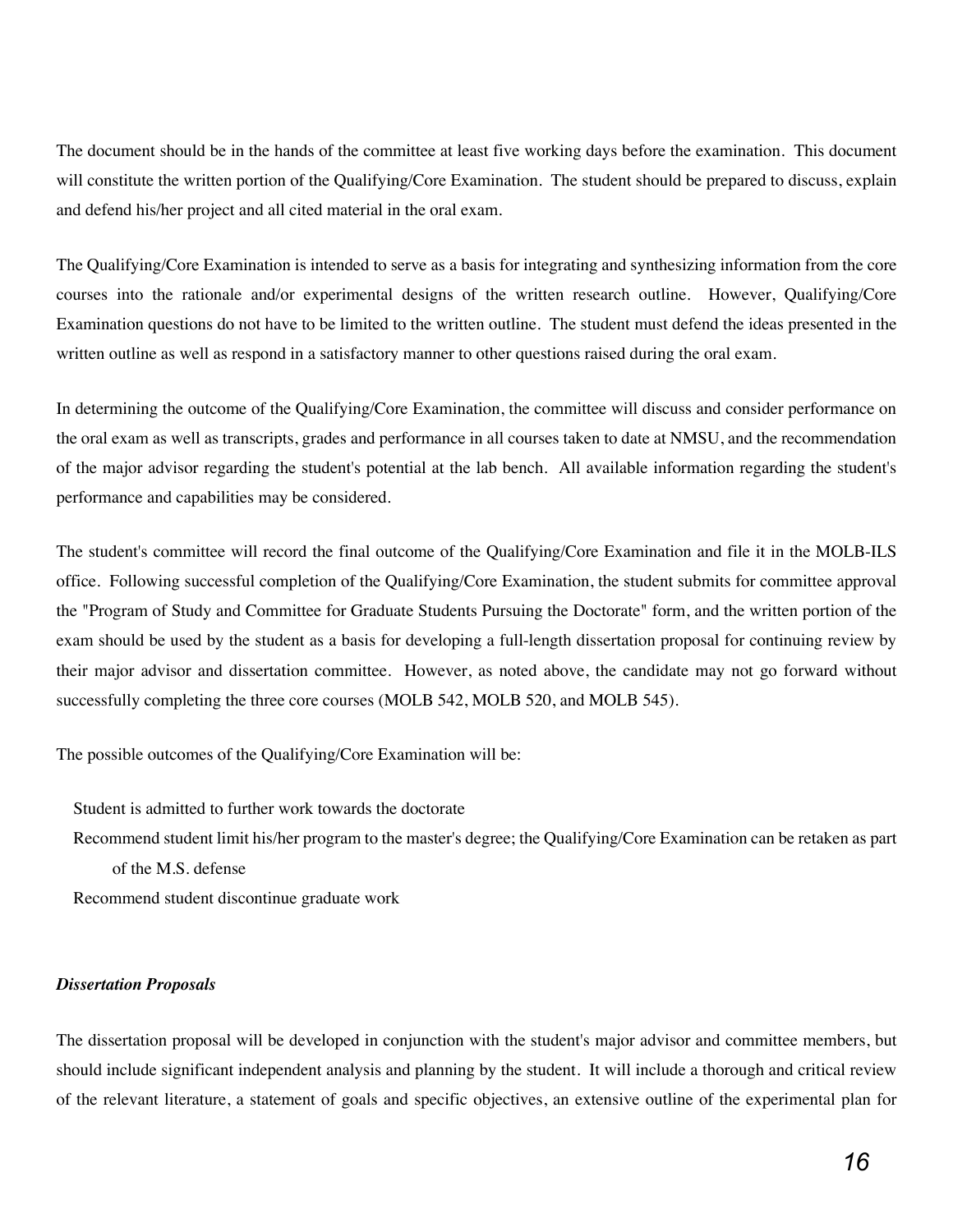accomplishing the stated objectives including some details of the procedures and approaches to be used, and a complete list of references. The proposal will be used as a guide for the dissertation research, with significant changes in content to be approved by the student's committee. The final version will be typed, double-spaced. Committee review and approval of the proposal is intended to assure that the scope and nature of the research represents a significant and novel contribution to science, meritorious of a dissertation when completed. The proposal must be rewritten as frequently as deemed necessary to meet the satisfaction of the major advisor and the committee with respect both to content and to readability and clarity in the use of the English language. The student is then encouraged to use the proposal as a first draft of the dissertation itself, and to add sections on materials and methods, results, and discussion as each major experiment is performed and completed.

#### *Comprehensive Examination: Ph.D.*

The comprehensive examination consists of two parts. The first part is a written research grant proposal, which may or may not be related to the topic of the student's dissertation research at the direction of the student's committee. The second part is an oral defense of the written research grant proposal and relevant disciplinary knowledge.

The written research grant proposal must conform to the current guidelines for NIH, NSF, or USDA competitive grant proposals regarding a Statement of Work (excluding ancillary legalese forms, budgets, etc.) and should not exceed 15 typed, single-spaced pages excluding references. The work proposed should be reasonable for an expected three-year grant duration. The student may verbally discuss ideas for a grant proposal with student peers and committee members. However, the concepts, approach and execution proposed should fundamentally originate with the student. The major advisor may review a draft for readability and clarity but may in no way assist in the actual writing of the grant proposal, and in no other way may the grant proposal be circulated until it is submitted to the committee. Once submitted to the committee, the committee members have seven working days to respond verbally to the major advisor whether the written grant proposal is ready to be examined or is deficient. Comments justifying a deficiency vote will be communicated, without identity of source, to the student by the major advisor. Two or more votes of deficiency will return the grant proposal to the student for a rewrite, which must be resubmitted to the committee within 10 working days. A maximum of two rewrites is permitted. Once the committee determines that the written grant proposal is ready to be examined, the oral portion of the comprehensive exam may be scheduled. The Graduate School form to schedule the oral portion of the comprehensive exam (No. 8 in the back of this Guide) must be filed at least 10 working days in advance.

The oral portion of the comprehensive examination will include rigorous defenses of the written research grant proposal, and of the disciplinary knowledge relevant to the student's program of study including ability to use those knowledge bases in a manner befitting a molecular biologist at the doctorate level. Thus, this portion of the exam is scheduled after all or the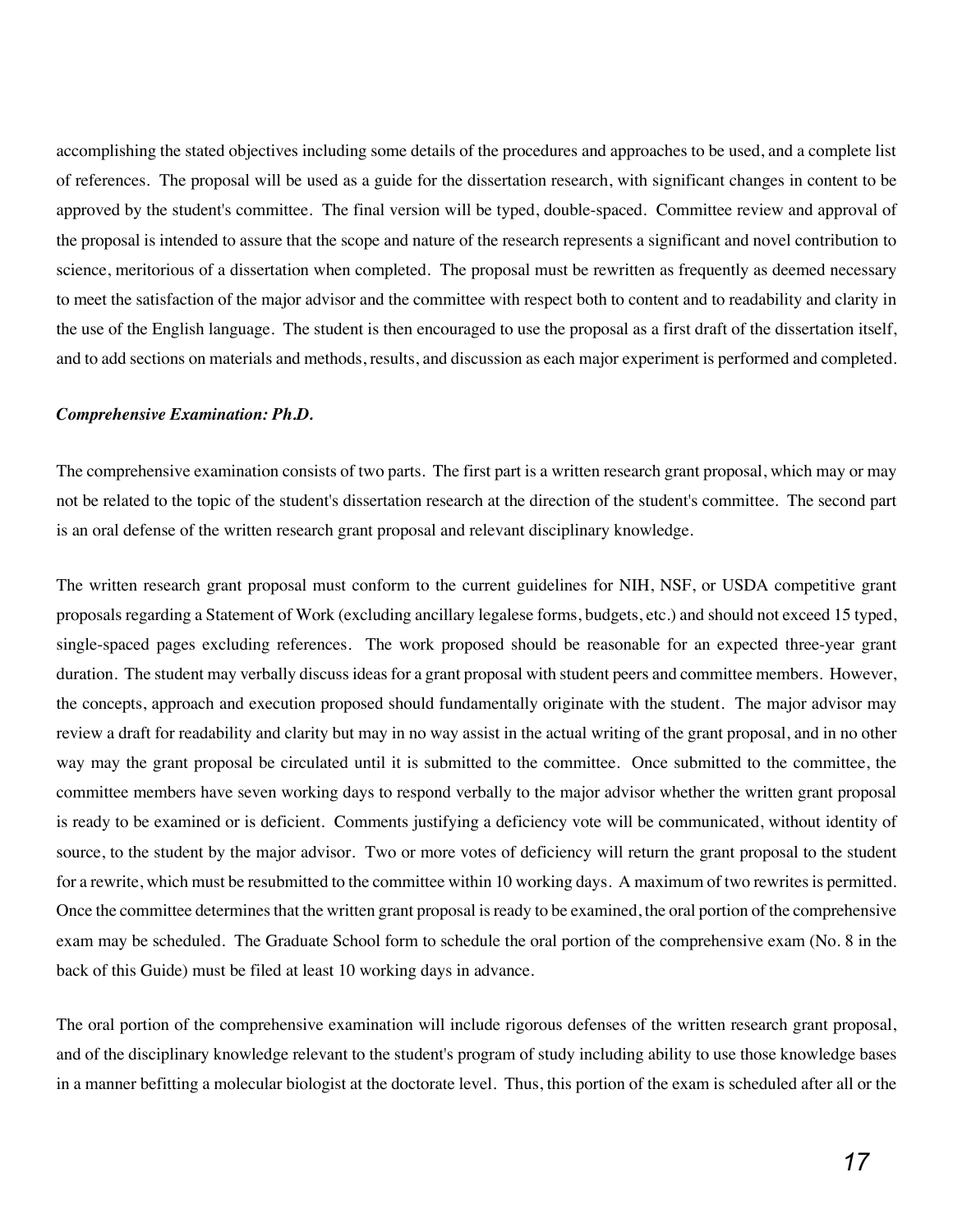majority of the formal course work has been completed. At the end of the oral portion of the exam, a single vote is cast by each committee member regarding the student's performance on both the written and oral portions of the comprehensive. The vote is for pass, fail, or adjourn. Two or more votes for adjourn will require the oral portion of the exam to be rescheduled within 15 working days (3 weeks); the committee may also require a rewrite of the written portion of the exam. Two or more votes for fail will require the committee to determine whether the student is disqualified from the comprehensive exam for the lapse of one semester or disqualified from the Ph.D. degree program.

#### *MOLB 600 and MOLB 700 (Doctoral Research Credits)*

All Ph.D. candidates are required to enroll for at least 18 credits of MOLB 700, Doctoral Dissertation Research, normally following successful completion of the comprehensive exam. Only 18 credits of MOLB 700 may be counted toward official degree credit, but the student may register for additional credits to maintain full-time status. This research activity is directly related to the dissertation. Before completion of the comprehensive exam, doctoral students should enroll in MOLB 600, Molecular Biology Research, for research activity related to the dissertation; however, MOLB 600 credits may not be counted toward formal course work requirements unless so approved by the committee and the MBP director.

#### *Dissertation Formats*

The Graduate School has rigorous requirements for the dissertation format, which must be followed. See the Graduate School publication, "Guidelines for Preparing a Thesis or Dissertation." While the dissertation is authored only by the individual Ph.D. candidate, productive Ph.D. candidates frequently have already published or in press journal articles resulting from the dissertation research, and these articles often have more than one author. In this event, the articles should include a footnote indicating that the research was performed in part for the dissertation. When the student is the senior author on an article, it may be included as a chapter in the dissertation provided that the student was in fact the primary scientist and drafted (authored) the article. When the student is the junior author on an article, or was not the primary scientist, or did not draft the article, the article may not be a chapter in the dissertation unless: (1) the student extracts the portion of work on which he/she was the primary scientist and redrafts (authors) the text; or (2) the student made significant contributions to the entire work reported and redrafts (authors) the entire text. There may be other special situations not covered here that will require a recommendation from the student's committee and approval of the MBP director. If such articles are used in the dissertation as chapters, the acknowledgments section should clearly identify that work presented which was not the student's own. When chapters are used, the dissertation must include a general introduction for the whole body of work, and a general discussion that interrelates the entire body of work as a coherent whole.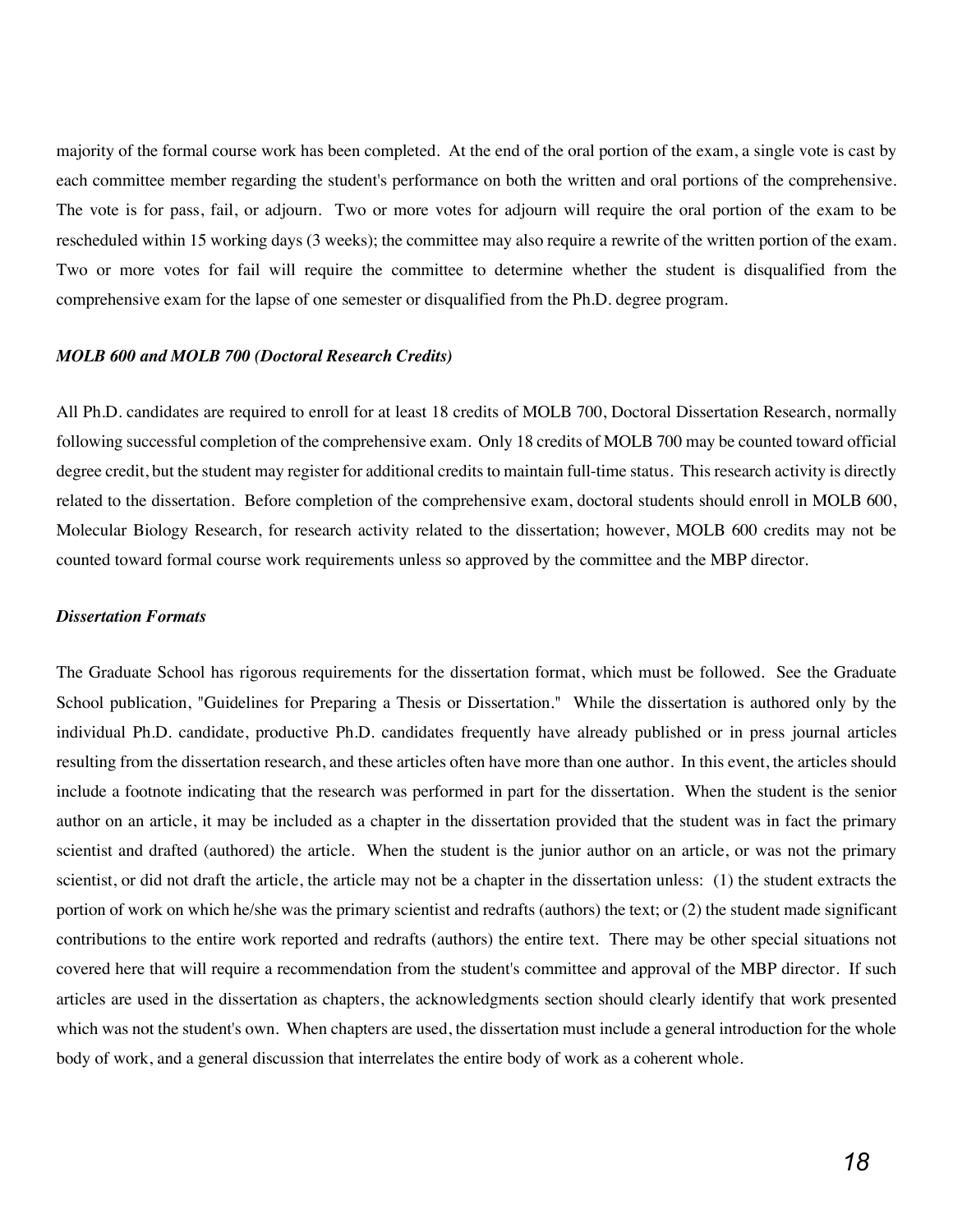#### *Final Examination: Ph.D.*

Please be aware of the deadlines for final exams, etc. for graduation as published by the Graduate School. The final examination is immediately preceded by a public 45-minute seminar summarizing the dissertation research. The committee is then convened for a rigorous oral defense of the dissertation, which is open to the public. The defense of the dissertation may lead to additional questions in regard to the student's disciplinary knowledge bases, but this is not a requisite of the exam. The Graduate School form to schedule this exam must be filed at least 10 working days in advance. Upon successful completion of the final exam, the MBP director should sign the Graduate School clearance card as department head. In most cases, the home department of your major advisor will also want a copy of your thesis for their departmental library. Please check with the department head of your major advisor's department to verify they want a departmental copy, and if so, the home department should reimburse you for the additional costs of the fourth copy (please verify in advance). In these cases, the student should submit four (4) copies of the signed dissertation to the library, rather than the three copies indicated by the Graduate School. (The required first three copies are distributed to MOLB-ILS Program, Graduate School, and NMSU Library.)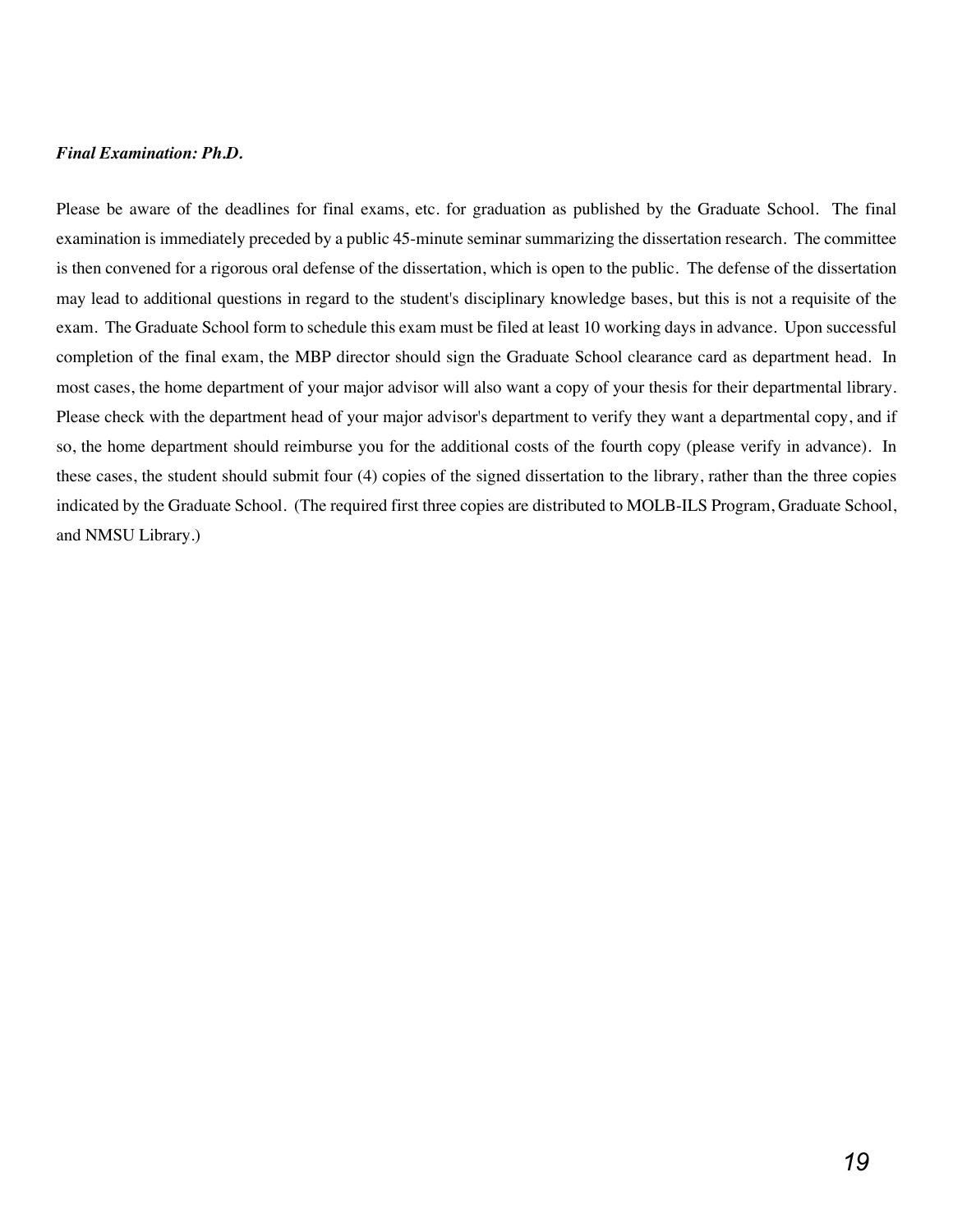## **A Student Guide to Graduate Studies in Molecular Biology**

## **& Interdisciplinary Life Sciences**

## **Molecular Biology Degree Plan Checklist \*
Ph.D. Degree Candidates**

#### **Before or at Start of First Semester**

- § *sign paperwork for receiving financial support through teaching (TA) or research (RA) assistantship (if applicable)*
- *attend NMSU Graduate School Orientation Program for new students*
- § *register for courses after consulting with Molecular Biology & Interdisciplinary Life Sciences Program (MBP) Director and/or major advisor*
- § *receive teaching assignment (for TA's)*

#### **First Semester**

- § *initiate formal course work*
- § *attend Molecular Biology brownbag discussion meetings (MOLB 590) on Wednesdays at noon*
- § *rotate through several laboratories of professors for research orientation (MOLB 597; labs are your choice after consultation with the MBP Director and/or major advisor) and submit form upon completion*
- § *choose a faculty major advisor (if not already identified)*

#### **Second Semester**

- § *continue course work and brownbag discussions*
- § *initiate independent research with guidance of major advisor*
- § *submit draft(s) of written dissertation proposal to major advisor; revise as needed*
- § *with your major advisor, form a doctoral committee*
- § *meet with committee*

#### **First Summer**

- § *take Qualifying/Core Exam following completion of core courses and file results using appropriate form*
- § *file "Program of Study and Committee for Graduate Students Pursuing the Doctorate" form after Qualifying/Core Exam and committee approval*
- § *carry on independent research work full time*

#### **Third Semester**

- § *continue course work*
- § *present first MOLB 590 seminar*
- § *continue independent research work*
- § *submit dissertation proposal to committee for approval*

#### **Fourth Semester**

- § *complete most of formal course work*
- § *present second MOLB 590 seminar*
- § *continue independent research work*
- § *discuss ideas with your committee and peers and prepare to write "research grant proposal" for Comprehensive Exam*

#### **Second Summer**

- § *continue doctoral research*
- § *begin writing "research grant proposal" for Comprehensive Exam*

#### **Fifth Semester** *through the* **O Next-to-Last Semester**

§ *take ancillary course(s) of interest*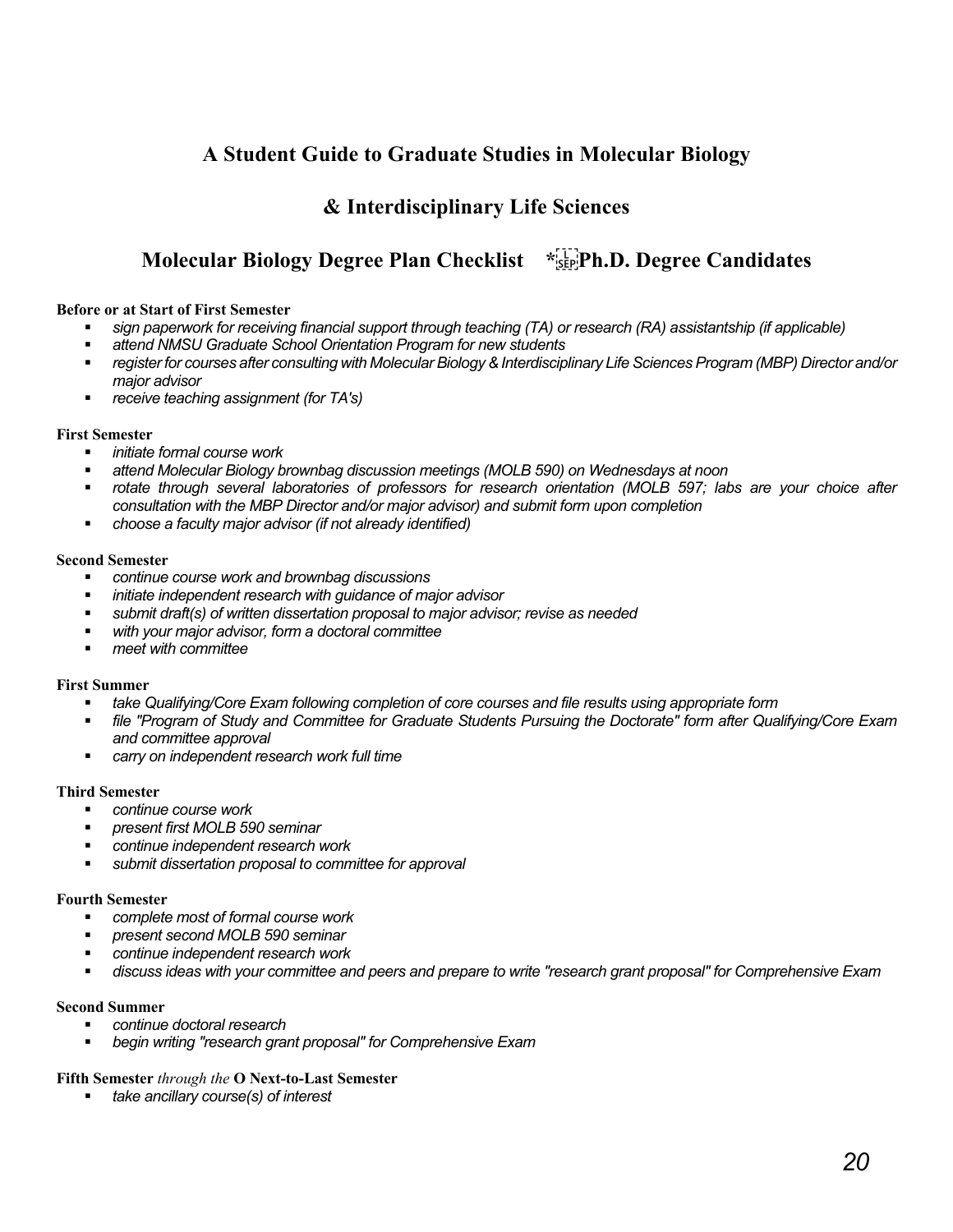- § *give third MOLB 590 seminar*
- *meet annually with committee to review research progress*
- § *complete the writing of "research grant proposal" for Comprehensive Exam and present to committee*
- § *schedule and take oral portion of Comprehensive Exam upon committee recommendation that "research grant proposal" is ready to be examined; paperwork due in Graduate School 10 working days in advance*
- § *present MOLB 690 seminar (preferably not in same semester as third MOLB 590)*
- § *continue doctoral research (MOLB 700 minimum of 18 credits following completion of Comprehensive Exam)*
- § *obtain committee approval to write dissertation (sufficient novel results have been generated) and start writing*

#### **Last Semester**

§

- § *file "Application for Diploma"*
- *complete writing of dissertation*
- § *give 45-minute public seminar as part of dissertation defense*
- § *defend dissertation in Final Exam; paperwork due in Graduate School 10 working days in advance*

\*This timetable is idealized for those students entering the program in the Fall semester. Certain examination schedules and other milestones may need to be adjusted for those students entering in the Spring semester or Summer. In addition, it should be understood that Ph.D. candidates entering with an M.S. degree may be able to accelerate their timetables, while Ph.D. candidates entering without an M.S. degree may need to extend their timetables.